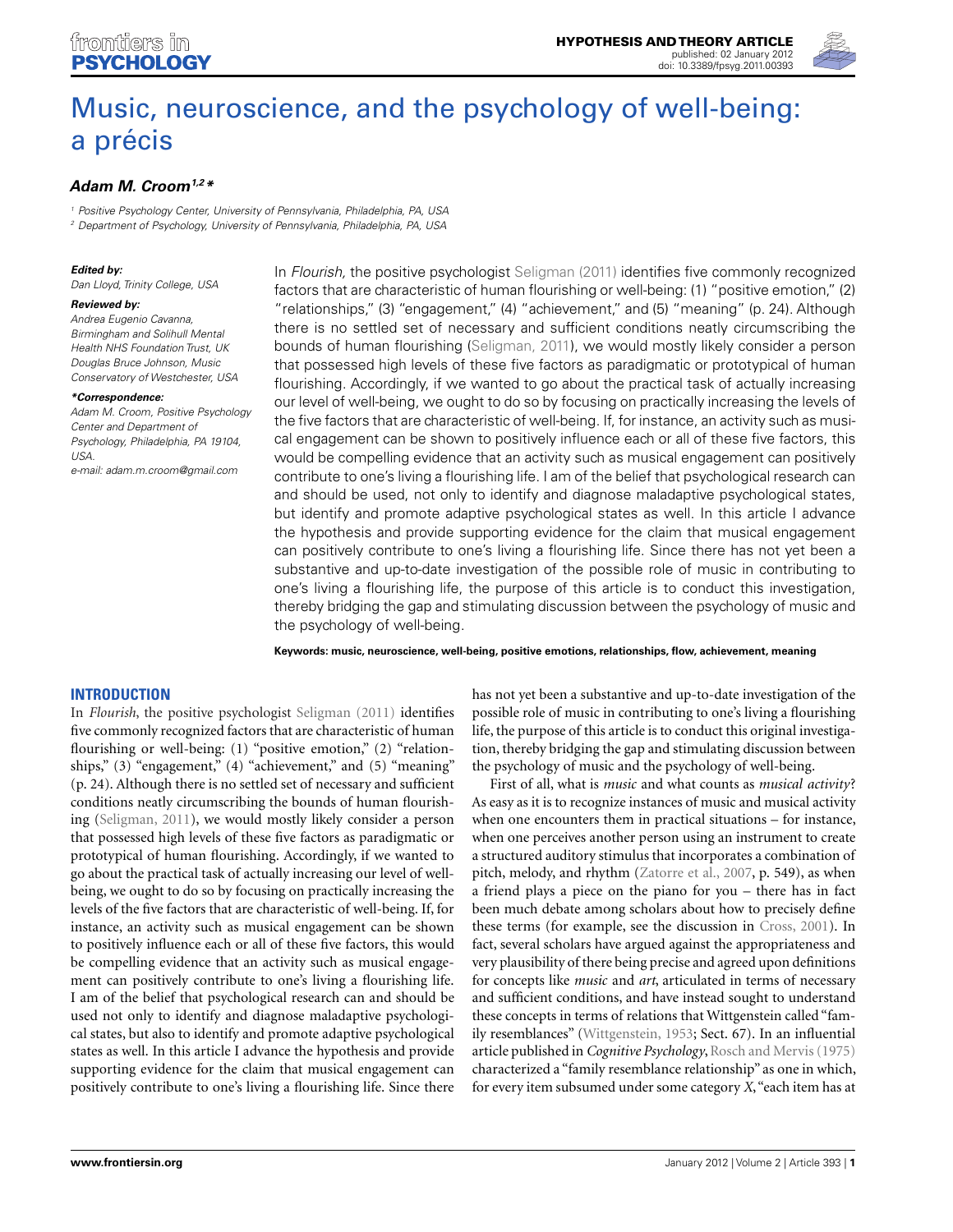least one, and probably several, elements in common with one or more other items, but no, or few, elements are common to all items" (p. 575; for an application of the family resemblance approach to concepts of natural language see [Croom](#page-11-0), [2011a](#page-11-0); especially pp. 355–357). For instance, in an influential article published in *The Journal of Aesthetics and Art Criticism*, [Weitz](#page-13-0) [\(1956](#page-13-0)) argued that the "attempt to discover the necessary and sufficient properties of art [or music] is logically misbegotten," and that the "contention that "art" [or "music"] is amenable to real or any kind of true definition is false" because art or music "has no set of necessary and sufficient properties" (p. 28; for discussion see also [Kaufman](#page-12-0), [2007;](#page-12-0) [Tilghman](#page-13-0), [2008;](#page-13-0) [Irwin](#page-12-0), [2011\)](#page-12-0). So on this kind of view, there is no feature *x* such that possession of *x* is necessary and sufficient for some event *y* to be categorized as a *musical* one. Instead, this view suggests that for each of the various events that we categorize as *musical*, we will more realistically find "a complicated network of similarities [among them that are] overlapping and criss-crossing: sometimes overall similarities, sometimes similarities of detail" [\(Wittgenstein, 1953](#page-13-0), Sect. 66).

It is not my purpose in the present article to put a dog into this fight. This topic has been discussed elsewhere [\(Kaufman](#page-12-0), [2007;](#page-12-0) [Tilghman](#page-13-0), [2008](#page-13-0); [Irwin](#page-12-0), [2011](#page-12-0)) and a proper analysis and critique of these discussions should be reserved for its own occasion. Accordingly, for the purposes of the present article I will simply adopt an influential and intuitively appealing working definition of *music* that was proposed by the musicologist Ian Cross. As Cross suggests,"musics can be defined as those temporally patterned human activities, individual and social, that involve the production and perception of sound and have no evident and immediate efficacy or fixed consensual reference" [\(Cross](#page-11-0), [2001](#page-11-0), p. 33). As it will become clear throughout the course of this article, I will disagree about the inefficacy of music that is suggested by this definition, and so one might find it appealing to think of the features that we have so far identified in this section as features *characteristic of music* rather than features the possession of which are necessary and sufficient for the *circumscription of music*, an idea that is clearly compatible with the family resemblance conception [\(Wittgenstein,](#page-13-0) [1953;](#page-13-0) [Rosch and Mervis, 1975](#page-13-0); [Kaufman](#page-12-0), [2007](#page-12-0); [Tilghman, 2008;](#page-13-0) [Croom](#page-11-0), [2011a](#page-11-0); [Irwin](#page-12-0), [2011\)](#page-12-0). However, as a working definition, [Cross's](#page-14-0) [\(2001\)](#page-14-0) proposal is largely helpful and will be suitable for the purposes of the present discussion. (Importantly, one should also note that in this article certain kinds of musical activity will be associated with certain effects, and often these details will be evident in the context of discussion; however, more specific details about particular musical activities and their effects can always be found in the corresponding studies cited).

Now, it has long been speculated that musical activity might be good for the mind, body, or community at large (for instance, see [Needham et al.](#page-12-0), [1962](#page-12-0)), but it has not been until recently that serious empirical work has been done on the behavioral, physiological, and psychological effects of human musical engagement. The recent increase in neuroscientific and psychological studies on human musical behavior are well motivated, for music is an intimate part of the human form of life and psyche. For instance, it has been well argued that music is a universal and crossculturally present feature shared by all humans [\(Darwin, 1871](#page-11-0), p. 878) and is persistent throughout hominid evolutionary history

[\(Merriam, 1964](#page-12-0); [Blacking, 1995](#page-10-0); [Trevarthen](#page-13-0), [1999](#page-13-0); [Cross, 2001;](#page-11-0) [Levitin, 2006;](#page-12-0) [Molnar-Szakacs and Overy](#page-12-0), [2006](#page-12-0); [Brandt](#page-10-0), [2008](#page-10-0)). Like linguistic competence, musical competence is unconsciously and automatically acquired upon exposure and develops along a standard biological timetable [\(Miller, 2000](#page-12-0), p. 335), with a sensitive period (after which musical skill is substantially more difficult to acquire) occurring around 7 years of age [\(Habib and Besson](#page-11-0), [2009,](#page-11-0) p. 279; see also [Elbert et al., 1995;](#page-11-0) [Schlaug et al.](#page-13-0), [1995;](#page-13-0) Watanabe et al., [2007\)](#page-13-0). Structural features of music, such as pitch interval and pitch contour, are automatically encoded by all individuals [\(Trainor et al., 2002\)](#page-13-0), which suggests that the functional architecture of the human brain has been adapted to process such musical stimuli [\(Peretz et al., 2001](#page-13-0)) and that human life has presumably found an intimate partner in musical activity for quite some time. In fact, musical instruments over 35,000 years old have been found [\(Conard et al.](#page-11-0), [2009\)](#page-11-0), suggesting that the human preoccupation with music has been an enduring one, and that "music was an integral part of human life far earlier than first thought" [\(Miller, 2009,](#page-12-0) p. 19). Given the fact that human life finds an intimate partner in musical activity and has done so throughout our evolutionary history, one is naturally left wondering what musical activity might have to offer and how one might potentially benefit from it. Might musical activity do one some good, and possibly even facilitate a life of well-being? And if so, by what means can musical activity accomplish this?

In order to understand how music interacts with human sensitivities and influences human responses, it is helpful if we first discuss several features of our human constitution and evolution first. Now, thanks to our evolutionary history, we have been handed down many interesting and important biologically functional features (e.g., see [Cosmides and Tooby](#page-11-0), [1994;](#page-11-0) [Cosmides and Tooby,](#page-11-0) [2000\)](#page-11-0), only a few of which I will be able to discuss here for the purposes of this article. First, given the practical importance of being able to predict and anticipate future events (for instance, approaching food sources, predators, or mating prospects), it is not surprising that we find such future-oriented capacities among the functional capacities that our evolutionary history has handed down to us. Over 500 million years of naturally selective forces has favored the development of perceptual and cognitive systems with the capacity to predict and anticipate what is likely to occur, better enabling individuals to avoid dangers and capitalize on opportunities. Thus, it has been well argued by scholars that the biologically adaptive function of expectation is to prepare the organism for "appropriate action and perception" with regard to future objects and events [\(Huron](#page-12-0), [2006,](#page-12-0) p. 3), which is an undeniably crucial capacity for successful survival and reproduction. Since the world is a dangerous place and it is safer for us to react to hundreds of false alarms than to neglect a single genuinely life-threatening event, nature has endowed us with perceptual and cognitive equipment that is sensitive to perceptual stimuli and susceptible to deviant or over-reaction, which musicians and "Composers can [exploit by] fashion[ing] passages [of patterned or structured auditory stimuli] that manage to provoke remarkably strong emotions using the most innocuous stimuli imaginable" [\(Huron, 2006](#page-12-0), p. 6). In fact, it has been well argued that, "Since accurate predictions are of real benefit to an organism, it would be reasonable for psychological *rewards and punishments to arise in response solely to the accuracy*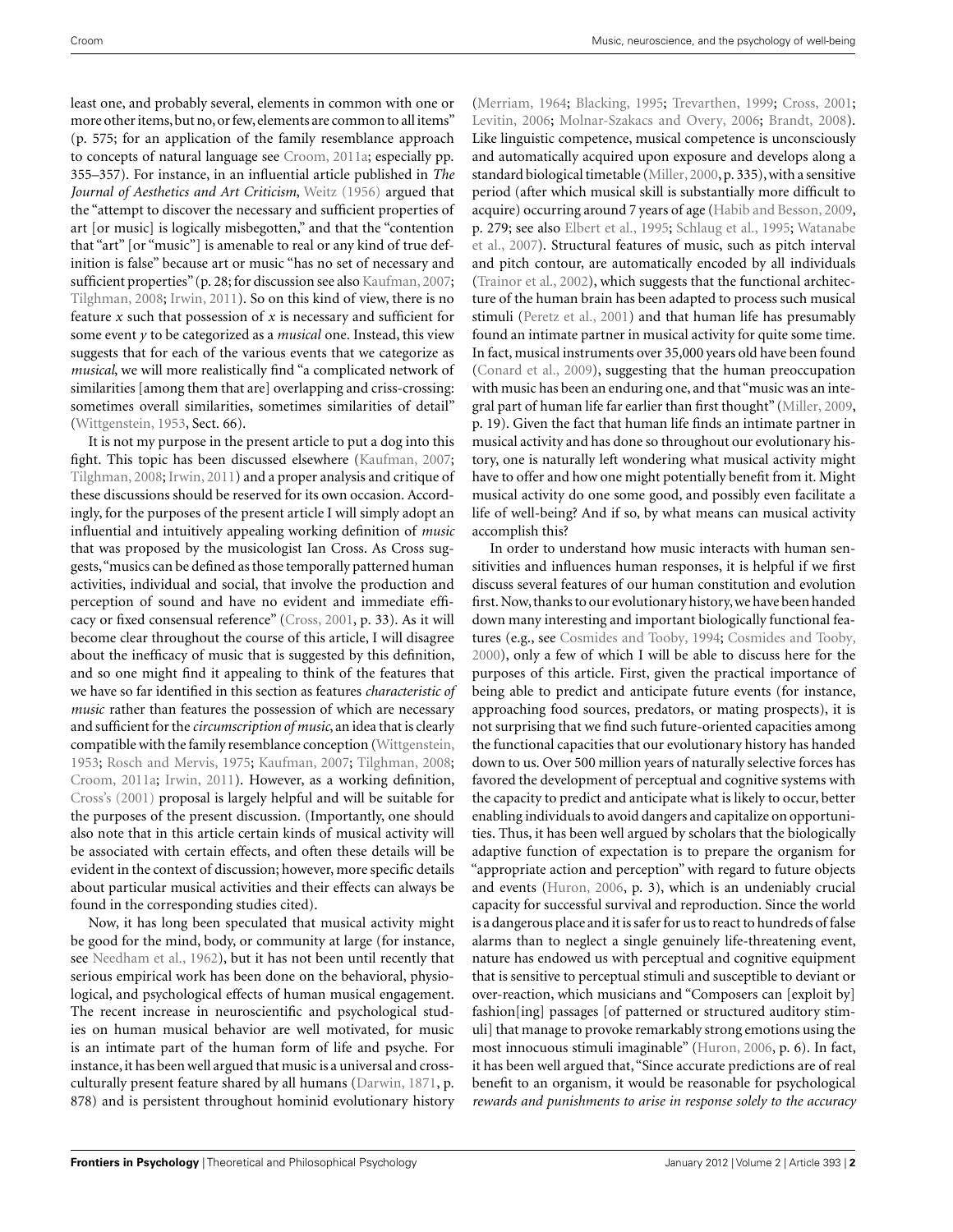*of the expectation*" [\(Huron](#page-12-0), [2006](#page-12-0), p. 12, original italics). In other words, even though *what* we expect in music is typically of no practical harm to us, the fact *that* we expect in music still enables us to reap the experiential "rewards and punishments that arise in response solely to the accuracy of the expectation" we experience when we're actively listening to something as "innocuous" as music itself.

In addition to our capacity for anticipation and expectation, another functional feature that evolution has endowed us with is concerned with energy regulation. All biological organisms consume and require energy for the general maintenance of life, as energy is required for nervous, muscular, and metabolic functioning. Since one's energy must be generated from the food one consumes, and since the foraging for food and hunting of food is risky and time-consuming, organisms in general and humans in particular place a high premium on expending their energy efficiently. The importance of energy conservation is evidenced by the fact that brains and bodies drift toward low arousal states when action and thought are not required or when one's environment is static and unchallenging [\(Huron](#page-12-0), [2006\)](#page-12-0). Our body, including our brain, conserves energy by declining toward lower states of arousal when ecological conditions do not solicit our activity. Likewise, our bodies, including our brains, incline toward higher states of arousal when ecological conditions do solicit our activity [\(Huron, 2006\)](#page-12-0). The purpose of the aforementioned biological features (of expectation and energy conservation) is to prepare our bodies, including our brains, to appropriately interact with upcoming events while at the same time attempting to do so as economically as possible in terms of energy expenditure [\(Huron](#page-12-0), [2006](#page-12-0)). It is important to note that our level of arousal and attention does not simply incline and decline in accord with the *occurrent* demands of our ecological context or practical situation, but also with *anticipated* demands. And as one's various arousal states adjust in accord with one's changing expectations (which themselves adjust in accord with changing ecological conditions), the use of structured auditory stimuli to manipulate one's expectations could also thereby manipulate one's level of arousal and phenomenological experiences as well.

It is also important to note that different autonomic, physiological, and psychological responses are often solicited at different times and for different durations during emotional and anticipatory episodes. For instance, responses have often been characterizes as being of two types: (1) short-lived but immediate reaction responses, and (2) more contextually nuanced but slower appraisal responses [\(Huron](#page-12-0), [2006\)](#page-12-0). These two types of responses have been investigated by researchers and are typically distinguished in the following way. First, there are (1) reaction responses,which are usually composed of immediate reactions and learned schemas [\(Huron, 2006,](#page-12-0) p. 14), that are fast (e.g., usually reaction responses are solicited within 150 ms of stimulus presentation), non-conscious, and typically "defensive or protective in function" [\(Huron](#page-12-0), [2006](#page-12-0), p. 13). Affective arousal, for instance, has been shown to occur at an early stage of perceptual processing, often before one is even consciously aware of the perceptual stimulus [\(Zajonc](#page-13-0), [1980](#page-13-0); [Bayens et al., 1990;](#page-10-0) [Murphy and Zajonc](#page-12-0), [1993;](#page-12-0) [Esteves et al., 1994](#page-11-0); [Lang, 1995](#page-12-0); [Fox](#page-11-0), [1996;](#page-11-0) [Bargh](#page-10-0), [1997\)](#page-10-0). Interestingly, the presentation of a stimulus that is below the threshold level of one's conscious awareness can even influence one's affective ratings of other stimuli and can induce in one various novel physiological responses [\(Frijda, 1999\)](#page-11-0).

Secondly, there are (2) appraisal responses, which are characterized as being slower than reaction responses (e.g., usually appraisal responses are solicited after 150 ms of stimulus presentation) and conscious, taking into consideration environmental, social, and other contextual factors [\(Huron](#page-12-0), [2006](#page-12-0)). The more cognitive factors influencing emotional arousal range from prior conditioning operating over simple associations, confirmation or disconfirmation of what is familiar [\(Zajonc, 1980\)](#page-13-0) or expected [\(Meyer et al.,](#page-12-0) [1991\)](#page-12-0), and various degrees of arousal afforded by memory. Cognitive factors influencing emotional arousal also involve the use of schemas, complex pattern comparisons, or other inferential processes [\(Landman, 1993;](#page-12-0) [Gilovich and Medvec](#page-11-0), [1995\)](#page-11-0). Cognitive factors also play a major role in the elicitation of emotion because emotions are typically aroused by events that are appraised as relevant to one's tasks and concerns. In fact, it has been argued that determining which emotion is aroused by an event is largely dependent upon cognitive factors, since one's emotional reactions are largely dependent upon what one expects, personal assessments of causal agency and controllability, appraisals of task challenges and possible task-relevant actions, and so on [\(Lazarus](#page-12-0),[1991;](#page-12-0) [Frijda,](#page-11-0) [1999\)](#page-11-0). Since goals and values differ among individuals, the relative emotional significance of an event will differ among individuals as well [\(Lutz, 1988;](#page-12-0) [Markus and Kitayama, 1991;](#page-12-0) [Mesquita et al.,](#page-12-0) [1997;](#page-12-0) [Frijda](#page-11-0), [1999\)](#page-11-0). Thus, emotional experiences include primary appraisals of an object as being of positive or negative affective valence – that is, as good or bad, pleasant or unpleasant [\(Lazarus,](#page-12-0) [1991\)](#page-12-0) – as well as higher order cognitive appraisals of why the object was evaluated as it was [\(James](#page-12-0), [1884, 1890](#page-12-0), [1894;](#page-12-0) [Lange,](#page-12-0) [1922\)](#page-12-0). Reaction responses and appraisal responses are independent and need not (and often are not) consistent with one another [\(Huron](#page-12-0), [2006\)](#page-12-0), and the different combination of factors that mix into the cup of our emotional lives can make our emotional experiences quite variable and complex [\(Leventhal and Scherer](#page-12-0), [1987](#page-12-0)), involving both lower and higher level processes. As Huron nicely puts it in *Sweet Anticipation: Music and the Psychology of Expectation*, different variations in our emotional responses evoke in us various feeling states, which "combine [in us] to create a distinctive limbic cocktail" [\(Huron, 2006](#page-12-0), p. 18). Huron explains that "the emotions accompanying expectations are intended to reinforce accurate prediction, promote appropriate event-readiness, and increase the likelihood of future positive outcomes," and that "music making taps into these primordial functions [of emotion] to produce a wealth of compelling emotional experiences. In this way, musicians are able to create a number of pleasurable emotional experiences, including surprise, awe, "chills," comfort, and even laughter" [\(Huron, 2006,](#page-12-0) p. 4). [Fiske](#page-11-0) [\(1996\)](#page-11-0), summarizing an account of auditory expectation proposed by [Meyer](#page-12-0) [\(1956,](#page-12-0) [1973\)](#page-12-0), explains the relationship between auditory expectation and emotional arousal in the following way:

During the course of a musical work listeners create on-going expectations about what particular tonal-rhythmic events are likely to occur "next" in the piece. The expected next-event is based upon the culmination of events that have occurred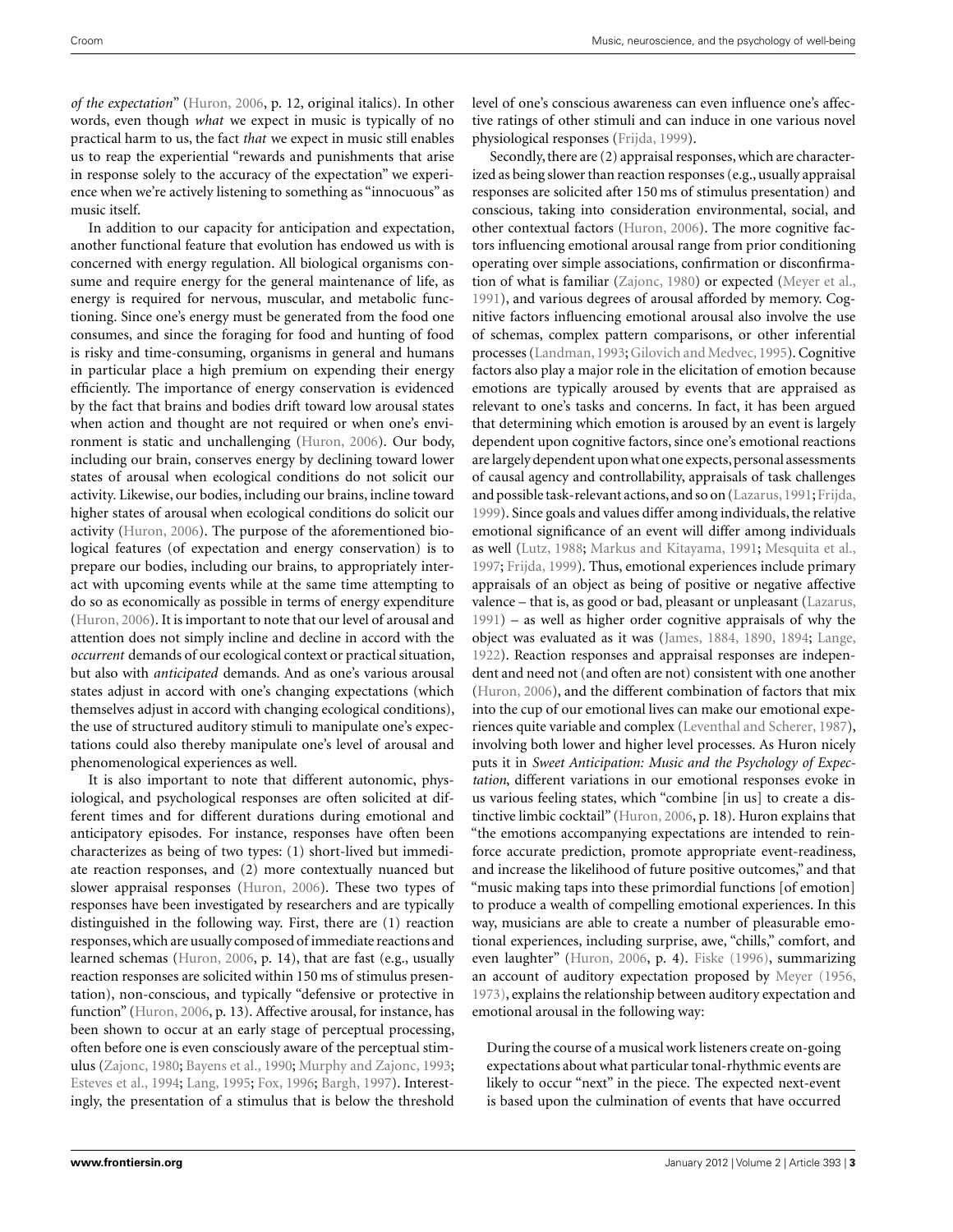in the piece so far. If this expected event is delayed or fails to occur at all, then emotional arousal will be stronger than it would be if the event had occurred as predicted [...] For a piece to be meaningful, the composer must tread a thin line between absolute predictability of musical events and the fulfillment of predictability versus absolute unpredictability through the frustration, inhibition, and avoidance of expected events. (p. 19, 107)

To mention just a few examples, Huron points out that, "*tragedy* can be evoked by using predominantly minor chords played within rich sonorities in the bass register. *Suspense* can be evoked using a diminished seventh chord with rapid tremolo. *Surprise* can be evoked by introducing a loud chromatic chord on a weak beat" [\(Huron](#page-12-0), [2006,](#page-12-0) p. 2).

In order to account for how music and expectation interact to produce rich emotional experiences in music listeners universally, [Narmour](#page-12-0) [\(1991](#page-12-0)) proposed that there are innate principles of auditory expectation that are universal and largely fixed in human psychology, presumably due to the fact that we have come preequipped with them as a result of our evolutionary constitution. Follow-up studies conducted by [Schellenberg](#page-13-0) [\(1996](#page-13-0)) provided empirical support for Narmour's proposal, as well as confirming other data concerning the formation of expectations in music [\(Carlsen, 1981;](#page-10-0) [Unyk and Carlsen, 1987\)](#page-13-0). Some of the innate principles of auditory expectation that have been highlighted in the literature include, for instance, continuity of intervals, large tonal changes followed by a resolution toward an original tone, grouping by symmetry, similarity, and proximity, and others (see also [Kubovy](#page-12-0), [1999\)](#page-12-0). These innate and universally present principles of auditory expectation form a bottom-up system that interacts with a top-down system of auditory expectation, which has instead been developed as a result of culturally acquired musical experience. For instance, top-down schemas include "practiced motor skills (such as brushing your teeth) or perceptual norms (such as watching traffic flows) [...] social norms (such as polite greeting rituals) or cultural norms (such as framing an object so that it is recognized as "art")," and insofar as a "schema is well entrenched in a mind, it becomes possible to provoke reaction responses by violating the schematic expectation" [\(Huron](#page-12-0), [2006,](#page-12-0) p. 14). Different combinations of delay, violation, and satisfaction of one's auditory expectations cause arousal and tension in the listener, and the resolution of this tension can afford the listener pleasure [\(Rozin](#page-13-0), [1999\)](#page-13-0). By manipulating a listener's uncertainty of what will be heard and when they will hear it, musicians are able to produce different emotional responses in listeners, including positive emotional states [\(Huron, 2006](#page-12-0)).

For instance, if an upcoming stimulus accords with our expectation of it we typically experience an emotion of positive valence, whereas if an upcoming stimulus does not accord with our expectation of it we typically experience an emotion of negative valence [\(Mandler](#page-12-0), [1975](#page-12-0); [Huron](#page-12-0), [2006](#page-12-0)). This psychological principle is typically regarded as the *primary affect* [\(Olson et al.](#page-12-0), [1996](#page-12-0)). Even when an upcoming stimulus is negative, people tend to experience a positive emotional response when their expectation of the negative stimulus is satisfied; as Huron nicely puts the point, "It is as though brains know not to shoot the messenger: accurate

expectations are to be valued (and rewarded) even when the news is not good" [\(Huron, 2006,](#page-12-0) p. 13). Again, this psychological principle seems to underwrite an appropriate biological function. Since what will happen to us in the near and far future is of the utmost importance to us, and since we generally respond better to events that we are physically and cognitively prepared for than to those that we are not, the capacity to anticipate changes in upcoming events provides us with the opportunity to reorient and prepare ourselves to appropriately engage with potential events and situations. It should also be noted, before moving on, that the pleasure we experience from apt violations of expectation, along with their resolution, is not a pleasure peculiar to music alone, but is found in other forms of pleasurable entertainment as well, such as comedy. For instance, several theories of pleasure in humor (see, e.g., [Suls, 1972](#page-13-0), [1977;](#page-13-0) [Apter](#page-10-0), [1982;](#page-10-0) [Wyer and Collins, 1992](#page-13-0)) are similar to theories of pleasure in music (see, e.g., [Kubovy](#page-12-0), [1999](#page-12-0), p. 146). Now that we have a preliminary understanding of how music can interact with human sensitivities and influence human responses, we will next turn our discussion to the question of how musical activity can positively influence each of the five factors that have been identified as characteristic of well-being. First, we will discuss recent findings from neuroscience that demonstrate how music can influence our emotions and lead us to positive emotional states.

## **MUSIC AND POSITIVE EMOTION**

Recently, neuroscientists have been attempting to get clear on exactly which biological components are involved in musical pleasure and what role each of these components play. In a study published in *Nature Neuroscience*, [Salimpoor et al.](#page-13-0) [\(2011](#page-13-0)) used a combination of techniques to investigate the biological mechanisms involved in musical pleasure. They were interested in investigating how "Music, an abstract stimulus, can arouse feelings of euphoria and craving, similar to tangible rewards that involve the striatal dopaminergic system" [\(Salimpoor et al., 2011](#page-13-0), p. 257). In particular, they used functional magnetic resonance imaging (fMRI) and found that intense pleasure in response to music can lead to dopamine release in the striatal system. Further, they found that the anticipation of an abstract reward can result in dopamine release in an anatomical area distinct from the area implicated during experiences of peak emotional responses to music, namely, that the caudate was more involved during states of anticipation and the nucleus accumbens was more involved during the experience of peak emotional pleasure. So recent work in neuroscience has helpfully advanced our knowledge of which biological components are implicated during the pleasure we experience when listening to and anticipating music.

It has also been shown, in a study published in *Brain* by Sarkamo et al. [\(2008\)](#page-13-0), that "music listening activates a wide-spread bilateral network of brain regions related to attention, semantic processing, memory, motor functions, and emotional processing," that "Music exposure also enhances emotional and cognitive functioning in healthy subjects and in various clinical patient groups," and that their "findings demonstrate for the first time that music listening during the early post-stroke stage can enhance cognitive recovery and prevent negative mood" (p. 866). In yet another article entitled, "Music enhances the effect of positive emotional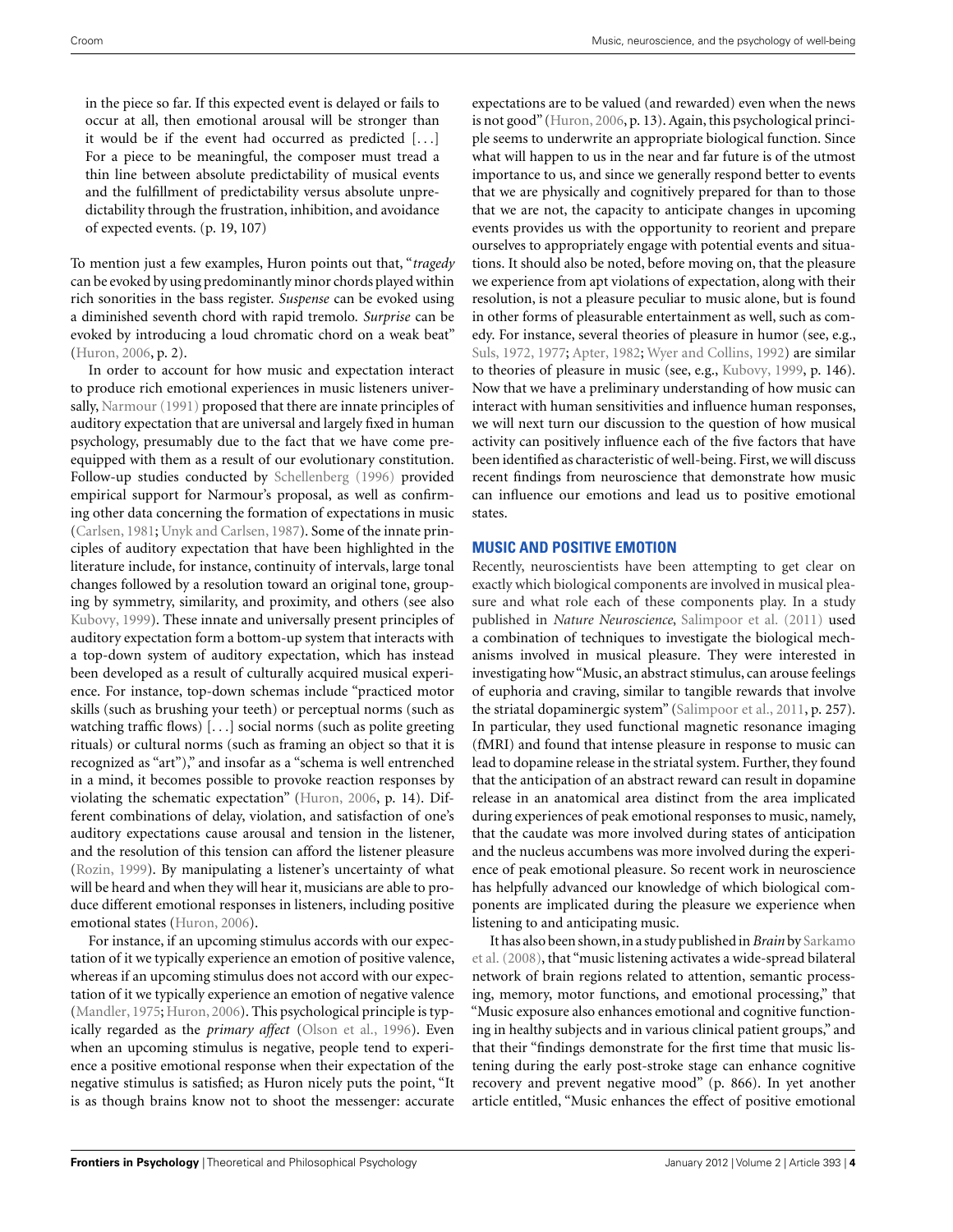states on salivary IgA," published in *Stress Medicine*, [McCraty et al.](#page-12-0) [\(1996](#page-12-0)) demonstrated that "music affects autonomic function and [...] can be designed to enhance the beneficial effects of positive emotional states" (p. 173). They also proposed that, "music and emotional self-management may have significant health benefits in a variety of clinical situations in which there is immunosuppression and autonomic imbalance" (p. 167). An article published in *Heart* by [Trappe](#page-13-0) [\(2010](#page-13-0)) also suggests that, "Music may not only improve quality of life but may also effect changes in heart rate and heart rate variability" (p. 1868). In that article [Trappe](#page-13-0) [\(2010](#page-13-0)) further proposes that, "a proposed regimen of listening to music while resting in bed after open-heart surgery is important in clinical use" (p. 1868). In short, there is a growing body of work being published in neuroscience and medical journals arguing for the use of music to facilitate patient's recovery, health, and well-being, and my proposal is that music can be used to facilitate the well-being of normal individuals also.

The finding that musical engagement can lead to intensely pleasurable experiences in music listeners, and that these intensely pleasurable responses to music can lead to dopamine release in the striatal system [\(Salimpoor et al., 2011\)](#page-13-0), is a useful finding, especially since it has been reported that individuals with high positive emotion experience less heart disease, are approximately 18% less likely to die of any cause [\(Seligman, 2011,](#page-13-0) p. 192), and develop fewer colds than people with average positive emotion and low positive emotion. Due to a difference in the presence of interleukin-6, a protein that causes inflammation, Seligman reports finding that, "The higher the positive emotion (PES), the lower the interleukin-6 (IL-6), and so the less the inflammation [... and that] Sheldon replicated this study with flu virus as well as cold virus, with the same results: positive emotional style is the driving factor" [\(Seligman](#page-13-0), [2011,](#page-13-0) p. 200). Seligman further reports that, "More fibrinogen leads to more blood clots in the circulatory system [...] People with high positive emotions show less of a fibrinogen response to stress than those with low positive emotion" [\(Seligman, 2011](#page-13-0), p. 207). So musical engagement might be implemented as a means of achieving positive physiological states such as these through its influence on our positive emotions.

In fact, music has been one of our oldest forms of stress reduction [\(Lehrer and Wookfolk](#page-12-0), [1993](#page-12-0), p. 9) and [Avant et al.](#page-10-0) [\(1990–1991\)](#page-10-0) report that musical engagement was shown to be more effective than, for example, progressive muscle relaxation and focused imagery in relieving stress. Music has been used to facilitate psychological well-being among the elderly [\(Laukka,](#page-12-0) [2007\)](#page-12-0), and as one woman suffering with chronic illness reported, "I have this sensation of my body being a set of electrical circuits and the energy in the music passes right through my body and it feels like a cleansing or an undoing of kinks" (quoted from a woman going by the name "Celia," in [Nicol](#page-12-0), [2010](#page-12-0), p. 356). Consistent with first person reports such as these, [Krueger](#page-12-0) [\(2011\)](#page-12-0) has rightly suggested that music is often a tool that can be used to "enact micro-practices" that can influence an individual's regulatory functions, such as their emotions (p. 2; see also [Trevarthen,](#page-13-0) [1999;](#page-13-0) [Juslin and Sloboda, 2001](#page-12-0); [Molnar-Szakacs and Overy, 2006,](#page-12-0) p. 239).

Moreover, there is now much empirical data collected showing that music can enhance the physiological states and emotional well-being of neonates while they are in the Neonatal Intensive Care Unit [\(DeNora](#page-11-0), [2000](#page-11-0), p. 81; [Standley](#page-13-0), [2001](#page-13-0), p. 213; [Krueger,](#page-12-0) [2011,](#page-12-0) p. 9). Some of the positive benefits reported include facilitating various kind of "physiological and micro-behavioral stability" [\(Krueger](#page-12-0), [2011](#page-12-0), p. 9), including the stabilization and regularization of heart rate, blood pressure, and sleep cycles [\(DeNora, 2000,](#page-11-0) p. 81), while also reducing stress and calming infants, facilitating neurological and social development, and increasing the oxygen saturation levels of infants and reducing the time of their hospital stays [\(Standley, 2001,](#page-13-0) p. 213). In fact, the positive benefits of music can be extended to infants before they are even born. For instance, from as early as the 24th week of an unborn infant's life, their perceptual world is embedded within the sound of their mother's heartbeat [\(Hicks, 1992](#page-12-0), p. 31). The child is not grown in an acoustic vacuum, but rather in an environment textured by the regularly occurring beats of the mother's heart and the melodic contours of her physiological states. These temporally regularized acoustic textures provide security to the infant as their regularity affords an environment in which the infant's expectations can be repeatedly satisfied and secured [\(Krueger, 2011](#page-12-0), p. 13). It is unsurprising, then, that "one of the most stressful changes that occurs during the transition from intrauterine to extrauterine life is the loss of rhythm that the fetus has become accustomed to through months of being exposed to maternal movements, breathing, and heartbeat" [\(Collins and Kuck](#page-11-0), [1991,](#page-11-0) p. 24). Research has suggested that an infant's transition from intrauterine to extrauterine life, and as a result, their transition from a more rhythmic to a more chaotic acoustic environment, "has the unwelcome effect of disrupting the infant's basic life processes [... and] adversely affects neonatal biorhythms which, in turn, affect sleep regulation and state lability" [\(Krueger](#page-12-0), [2011,](#page-12-0) pp. 8–9; see also [Kaminski and Hall, 1996](#page-12-0), p. 46). In short, babies have good reason to be kicking and screaming as they enter the new world; for the new world is acoustically unstable, unpredictable, and in a constant state of unharmonious disequilibrium [\(Krueger, 2011,](#page-12-0) pp. 8–9).

The physiological, neurological, and emotional benefits of musical engagement are not restricted to neonates and infants, but extend to many others also [\(Koelsch, 2010](#page-12-0)). For instance, in a study published in *Cerebral Cortex*, [Hutchinson et al.](#page-12-0) [\(2003\)](#page-12-0) found that the brains of male musicians with piano experience showed significantly greater absolute and relative cerebellar volume compared to the brains of male non-musicians, and [Gaser and Schlaug](#page-11-0) [\(2003](#page-11-0)) found in a study published in *The Journal of Neuroscience* that the brains of musicians showed a greater volume of auditory cortex compared to the brains of non-musicians. [Schlaug et al.](#page-13-0) [\(1995](#page-13-0)) also found that the anterior half of the corpus callosum was significantly larger in musicians relative to non-musicians, and since the corpus callosum is the main fiber tract responsible for transmission of information between the left and right hemisphere of the brain, these findings suggest that inter-hemispheric integration and transfer of information is thereby enhanced in musicians relative to non-musicians. [Bangert and Altenmuller](#page-10-0) [\(2003](#page-10-0)) also found that 20-min of music training was sufficient to elicit durable improvements in sensory–motor integration (see also [Pascual-Leone et al., 1995\)](#page-13-0), while [Bangert et al.](#page-10-0) [\(2006](#page-10-0)) discovered that the benefits of such sensory–motor integration can even occur at an unconscious, precognitive level.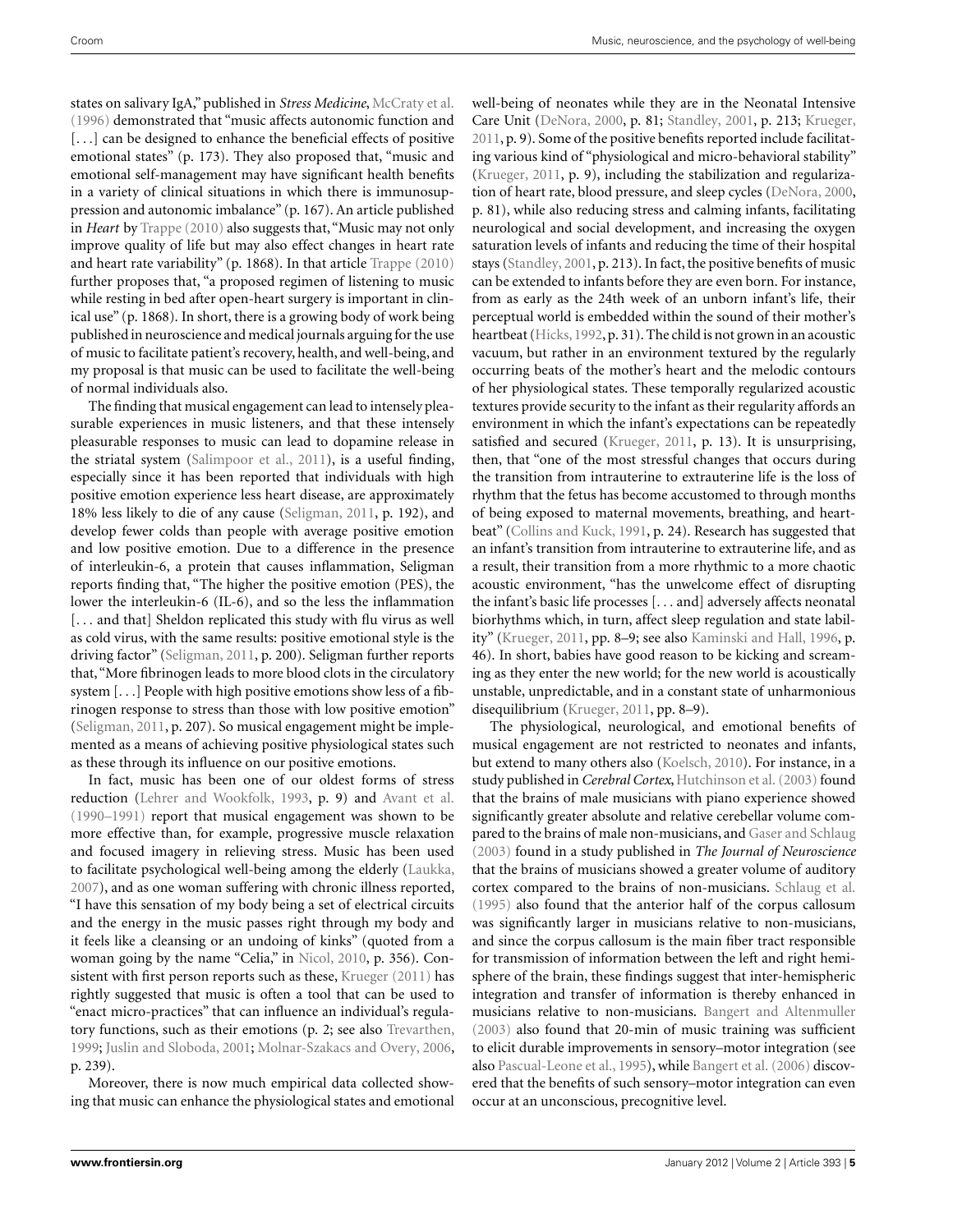A study conducted by [Rosenkranz et al.](#page-13-0) [\(2007](#page-13-0)) utilizing transcranial motor stimulation (TMS) demonstrated that musicians have increased brain plasticity in motor areas relative to nonmusicians, and another study conducted by [Bengtsson et al.](#page-10-0) [\(2005](#page-10-0)) utilizing diffusion tensor imaging (DTI) demonstrated greater white-matter coherence in the internal capsule of professional musicians. [Bengtsson et al.](#page-10-0) [\(2005](#page-10-0)) showed that musicians that practiced the piano since childhood had a more structured pyramidal tract than non-musicians and that long-term musical practice implicates neural activity resulting in increased myelination of the fiber tracts involved during activity (although such plasticity in white matter was shown to become more limited as one matures with age). More recent studies using positron emission tomography (PET) and fMRI have also shown that white-matter bundles pertaining to the motor circuits in the brain are better structured in musicians than non-musicians [\(Habib and Besson](#page-11-0)[,](#page-10-0) [2009](#page-11-0)[,](#page-10-0) [p.](#page-10-0) [280\).](#page-10-0) [Work](#page-10-0) [by](#page-10-0) Chandrasekaran and Kraus [\(2010](#page-10-0)) suggests that musical training "induces neuroplastic changes throughout the nervous system" (p. 297) and work by [Habib and Besson](#page-11-0) [\(2009\)](#page-11-0) suggests that "beyond its effect on the plasticity of specific brain areas, music training, especially if started early in life, may enhance general plasticity of the brain and thus generalize to other learning domains" (p. 282). The enhanced cross-modal properties of the brains of musicians facilitates their audio–visual transfer of information, and several researchers have even used non-linguistic audio–visual games to successfully treat French dyslexic children (see [Kujala et al.,](#page-12-0) [2001;](#page-12-0) [Magnan et al.](#page-12-0), [2004](#page-12-0); [Santos et al.](#page-13-0), [2007](#page-13-0); [Habib and Besson,](#page-11-0) [2009\)](#page-11-0).

In another interesting study published in *Science*, data from magnetic source imaging (MSI) showed that musicians with extensive experience playing a stringed instrument had a larger cortical representation of the digits of the left hand compared with a control group of non-musicians [\(Elbert et al.](#page-11-0), [1995](#page-11-0)), which provides compelling evidence that practiced musical behavior can induce significant changes in the function and organization of the brain. Musical practice can even benefit patients with Parkinson's disease by helping them with "regulating gait and arm control" via priming and "entrainment of the motor system to the beat of the music," and stroke patients have been found to benefit from piano and drum training since these activities help to refine their motor skills, resulting in increased precision, speed, and smoothness of their movements [\(Koelsch, 2010,](#page-12-0) p. 132). Such findings are consistent with previous work demonstrating that musical training can facilitate greater concentrations of gray matter in motor cortices [\(Gaser and Schlaug](#page-11-0), [2003\)](#page-11-0).

Further, musical training has been shown to improve many aspects [of auditory processing \(Trainor et al., 2003;](#page-13-0) Peretz and Zatorre, [2005](#page-13-0)), including but not limited to improvements in pitch perception [\(Schneider et al., 2002\)](#page-13-0), auditory stream segregati[on](#page-13-0) [\(Beauvios and Meddis](#page-10-0)[,](#page-13-0) [1997](#page-10-0)[\), auditory attention \(](#page-13-0)Strait et al., [2010\)](#page-13-0), phonological skills [\(Forgeard et al.](#page-11-0), [2008\)](#page-11-0), and the processing of prosody [\(Wong et al., 2007;](#page-13-0) [Chandrasekaran et al.,](#page-10-0) [2009;](#page-10-0) [Bidelman et al.](#page-10-0), [2011\)](#page-10-0) and emotions [\(Strait et al., 2009](#page-13-0)) in speech. [Chandrasekaran and Kraus](#page-10-0) [\(2010\)](#page-10-0) further point out that, "Musicians show less degraded brainstem representation of speech relative to non-musicians, as evidenced by faster neural

timing, enhanced spectral representation, and better stimulusto-response correlations" and that "the differences in spectral representation between musicians and non-musicians are large, suggesting that musical experience protects against the debilitating effects of background noise" (p. 301; see also [Parbery-Clark et al.,](#page-13-0) [2009\)](#page-13-0). [Chandrasekaran and Kraus](#page-10-0) [\(2010](#page-10-0)) further demonstrated in their study that:

Musicians showed enhanced induced gamma-band activity (GBA), which is oscillatory activity in the 25 Hz-100 Hz range. Induced GBA is argued to reflect integration of topdown and bottom-up sensory processing [[\(Trainor et al.](#page-13-0), [2009\)](#page-13-0)] [...] One year of music training in children has been shown to increase induced GBA relative to untrained participants [[\(Shahin et al.](#page-13-0), [2008\)](#page-13-0)] [... and the evidence suggests that] GBA changes reflect increased efficiency of top-down processes, and that music has dramatic effects on cognitive-sensory interaction. (pp. 302–303)

Musical activity can also improve certain cognitive functions, as it ha[s been shown to increase an individual's digit span \(](#page-11-0)Fujioka et al., [2006\)](#page-11-0) and working memory [\(Parbery-Clark et al., 2009](#page-13-0)). Although musical engagement implicates a vast range of brain areas, a detailed discussion of which would require an article in its own right (for instance, see the nice review by [Zatorre et al.,](#page-14-0) [2007\)](#page-14-0), it is worth briefly mentioning that music has been shown to influence the amygdala, hippocampus, nucleus accumbens, anterior cingulate cortex, and insular cortex [\(Koelsch, 2010,](#page-12-0) pp. 133, 135). Music's influence on the amygdala, hippocampus, and the nucleus accumbens reflects the fact that music often influences the listener's emotional state [\(Koelsch, 2010](#page-12-0), p. 133), and since music can influence the functioning of the hippocampus it has been argued that music training could cause "upregulation of neurogenesis in the hippocampus," helping both patients with depression and PTSD [\(Koelsch](#page-12-0), [2010,](#page-12-0) p. 135).

It is plausible that the different forms of improved functioning resulting from musical experience that we have discussed above could either directly or indirectly influence our positive emotional states; directly,if positive affect is directly associated with improved functioning in the forms mentioned above, or indirectly if these forms of improved functioning lead one to greater practical success (e.g., through becoming talented, then rich, and famous), which may in turn solicit positive affect. Further, these findings are of practical import since studies have shown that individuals spend a significant amount of time and energy structuring their lives in ways that will facilitate positive feelings and emotions [\(Gollwitzer,](#page-11-0) [1993;](#page-11-0) [Mischel et al., 1996\)](#page-12-0), and so people may be able to implement knowledge from further music studies to facilitate positive feelings and emotions in their life. Indeed, many people seem to use music for this purpose intuitively, for as Frijda has pointed out, emotional regulation is often the major reason for "listening to music, or going out dancing" [\(Frijda, 1999](#page-11-0), p. 205).

## **MUSIC AND RELATIONSHIPS**

Musical engagement, however, can do more than simply influence one's emotional states. Musical engagement can also positively strengthen one's social bonds with others. In an article published in *Heart and Lung*, [Nilsson](#page-12-0) [\(2009\)](#page-12-0) demonstrated that actively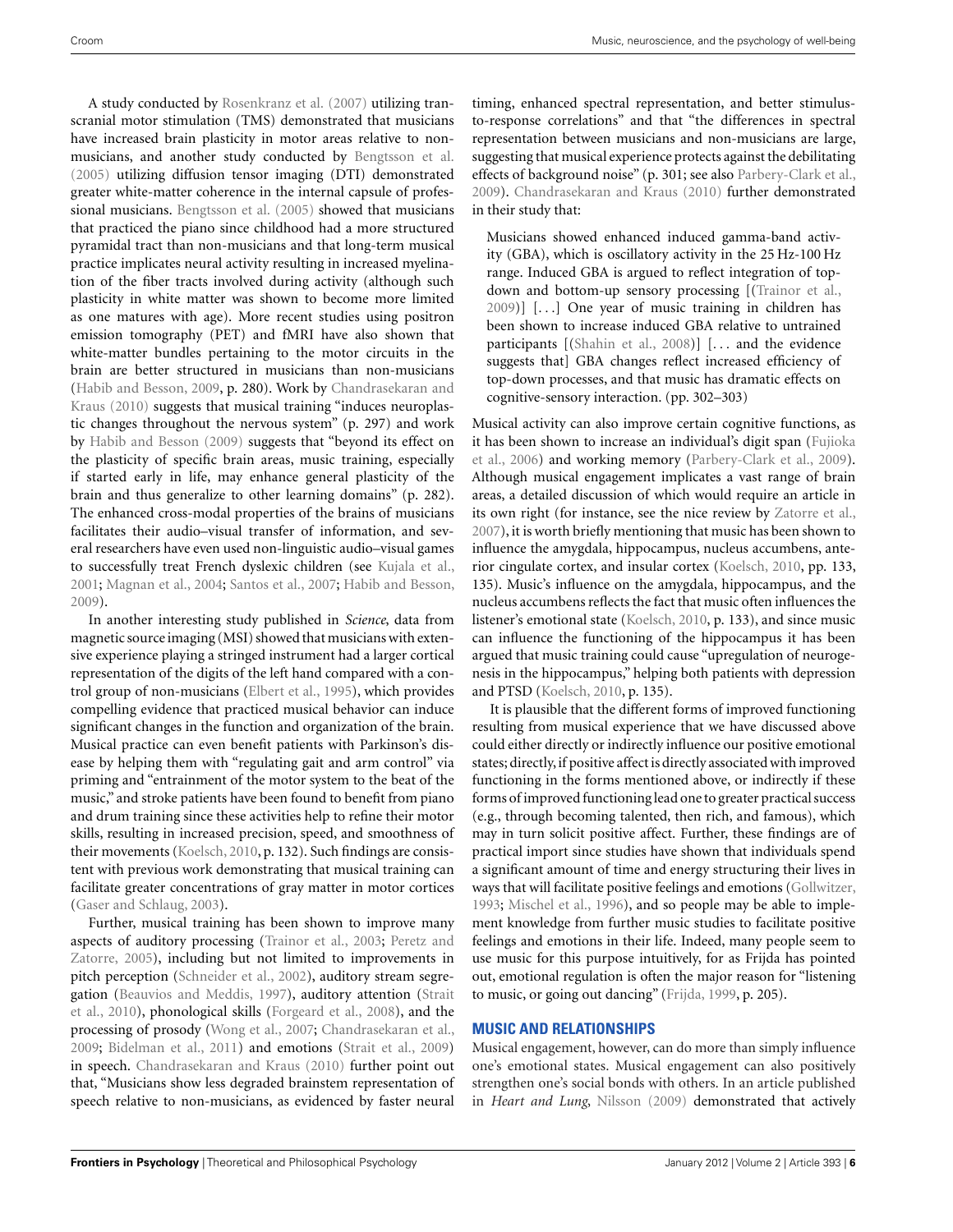listening to soothing music can increase a listener's level of oxytocin, a neuropeptide that plays a central role in the formation of social attachment and relationships in humans [\(Kosfeld et al.,](#page-12-0) [2005\)](#page-12-0) and other non-human species [\(Carter](#page-10-0), [1998](#page-10-0)). Furthermore, music can influence our emotional states, which in turn influence our orientation toward the world, our comportment, and our action readiness, all of which are usually manifested in our observable behavior. Since our emotional states typically influence our observable behavior, and since others often take our observable behavior into consideration when interacting with us, our emotional states can also typically influence our interactions and relationships with other people. For example, the presence of positive emotions (such as happiness) tends to increase liking and social interaction with others, whereas the presence of negative emotions (such as sadness) tends to decrease liking and social interaction with others [\(Clark et al., 1996](#page-11-0)). So one way music can influence our relationships with other people is by influencing our emotions that in turn influence our relationships with other people. Emotional regulation is one of the important reasons for esta[blishing relationships with others in the first place \(](#page-14-0)Zillmann et al., [1986](#page-14-0)), and music is a useful medium for establishing those relationships. Through their influence on the emotions, music can facilitate the strengthening of bonds with others by demonstrating commitment in relationships and by providing evidence of those commitments to others [\(Frank, 1988\)](#page-11-0). "Emotions have powerful effects in shaping and regulating social interactions, even outside the interactions that the emotions are about," Frijda claims, and "These social effects can be of large scope and magnitude" [\(Frijda,](#page-11-0) [1999,](#page-11-0) p. 205), being able to influence one's social functioning for time periods extending long after the event that originally initiated the emotional response [\(Frijda, 1999\)](#page-11-0).

Indeed, many evolutionary psychologists have argued that social bonding and cooperation are fundamental features of human nature that facilitated our ancestor's survival and reproduction [\(Caporael and Brewer](#page-10-0), [1991](#page-10-0); [Myers](#page-12-0), [1999\)](#page-12-0). For instance, many group selectionists argue that musical behavior is evolutionarily adaptive because it promotes group coordination and cohesion among members, synchronizing group actions, emotions, and identity [\(Merriam, 1964](#page-12-0); [Turnbull](#page-13-0), [1966;](#page-13-0) [Lomax](#page-12-0), [1968;](#page-12-0) [Hood](#page-12-0), [1971;](#page-12-0) [Seeger](#page-13-0), [1987;](#page-13-0) [Richman](#page-13-0), [1987;](#page-13-0) [Feld](#page-11-0), [1994](#page-11-0); [Freeman,](#page-11-0) [1995;](#page-11-0) [McNeill, 1995](#page-12-0); [Richman, 2000,](#page-13-0) p. 304; [Brown, 2000a,](#page-10-0) p. 296; [Brown, 2000b,](#page-10-0) pp. 231, 238; [Trevarthen](#page-13-0), [1999](#page-13-0); [Cross, 2001,](#page-11-0) p. 37; [Christensen-Dalsgaard, 2004,](#page-11-0) Sect. 2.1; [Levitin](#page-12-0), [2006](#page-12-0), p. 258; [Brandt, 2008,](#page-10-0) pp. 6–7; see also [Croom](#page-11-0) [\(2010b,](#page-11-0) [2012,](#page-11-0) under review) for a new account of the evolutionary origins of music that is based on principles of biological synchronization and efficiency, which is more explanatorily powerful than previous accounts but is still consistent with the particular points made here by group selectionists). For instance, synchronized chorusing has been found in certain species of insects [\(Otte, 1977](#page-12-0); [Greenfield and Shaw, 1983](#page-11-0)) and frogs [\(Wells](#page-13-0), [1977](#page-13-0); [Klump and Gerhardt](#page-12-0), [1992](#page-12-0)), and fireflies have been shown to synchronize their bioluminescent flashing at night [\(Buck, 1988](#page-10-0)). Researchers have also found that there are at least several hundred species of birds that perform precisely synchronized duets in order to stay in sync reproductively, strengthen partnership bonds, or defend territories [\(Brown, 2000b,](#page-10-0) p. 247). So it is plausible, many group selectionists argue, that musical behavior likewise evolved in humans to unite individuals into groups and strengthen partnership bonds [\(Brown](#page-10-0), [2000b](#page-10-0), p. 247). "[S]inging, marching, and laughing *tunes* the group," as Seligman (2011, pp. 144–145) says.

In his article"A neurobiological role of music in social bonding," [Freeman](#page-11-0) [\(2000](#page-11-0)) proposed that the rhythmically repeated and predictable motions between agents that we find in music and dance facilitate joint action through the synchronization of attention and expectation between agents (p. 420). This, in turn, is hypothesized to facilitate interpersonal coordination, social bonding, and possibly even reproductive benefits. For instance, one hypothesis that has been suggested is that a group of male chimpanzees, upon discovering a resource such as large fruit trees, synchronize their chorusing in order to produce a stronger vocalization than other groups of males for the purpose of attracting the attention of – and thus increasing the probability of mating with – migrating females [\(Merker](#page-12-0), [2000](#page-12-0), pp. 318–320; see also [Wrangham, 1975;](#page-13-0) [Wrangham, 1979](#page-13-0)). In this sort of way, synchronized group chorusing among chimpanzees and even humans might have conferred reproductive advantages, in addition to more obvious advantages in hunting and combat. Further, in order to explain the fact that the cranial capacity of our hominid ancestors' skulls doubled in size from approximately  $600 \text{ cm}^3$  5000,000 years ago to approxi-mately 1,200 cm<sup>3</sup> in the present, Humphrey [\(1986](#page-12-0)) has argued that those with larger, more robust brains had more computational power with which to solve social problems and dilemmas, which in turn positively contributed to their sociality and interpersonal relationships (see also [Seligman](#page-13-0), [2011](#page-13-0)).

In any case, regardless of the specific details of our evolutionary past, a great deal of our behavior today is in fact oriented toward strengthening our social bonds with others, and we typically experience better physical, mental, and emotional health when we have others to bond with [\(Argyle](#page-10-0),[1999;](#page-10-0)[Myers](#page-12-0),[1999\)](#page-12-0). Our positive emotions are largely influenced by and directed at others [\(Seligman,](#page-13-0) [2011\)](#page-13-0) and it has been shown by several scholars that participating in enjoyable activities with friends is predictive of subjective well-being [\(Heady et al., 1985\)](#page-12-0). Argyle, for instance, mentions that "social clubs, music, and voluntary work all show strong positive effects" for the well-being of the individuals participating in these activities [\(Argyle](#page-10-0), [1999,](#page-10-0) p. 353). Given the fact that musical performances are often done with or for others, a commitment to a musically engaged life could positively contribute to one's wellbeing. Commitments such as career involvement, marriage, and religion have been associated with improved overall life satisfaction [\(Batson and Ventis, 1982;](#page-10-0) [Kessler and Essex](#page-12-0)[,](#page-10-0) [1982](#page-12-0)[;](#page-10-0) Cantor and Sanderson, [1999](#page-10-0)), and since a musically structured life is one constituted by genuinely engaged involvements and commitments to musical investments, rehearsals, and performances, we have good reason to believe that musical activity can also positively contribute to one's overall life satisfaction. As Argyle writes:

A lot of leisure activities [for example, musical activities] are done in *groups*, such as [... music bands,] choirs, and teams, and this is a source of happiness [...] the moodinducing nature of the[se] activities, such as dancing and music, and also the social support and social integration [involved in these activities, all positively contribute to one's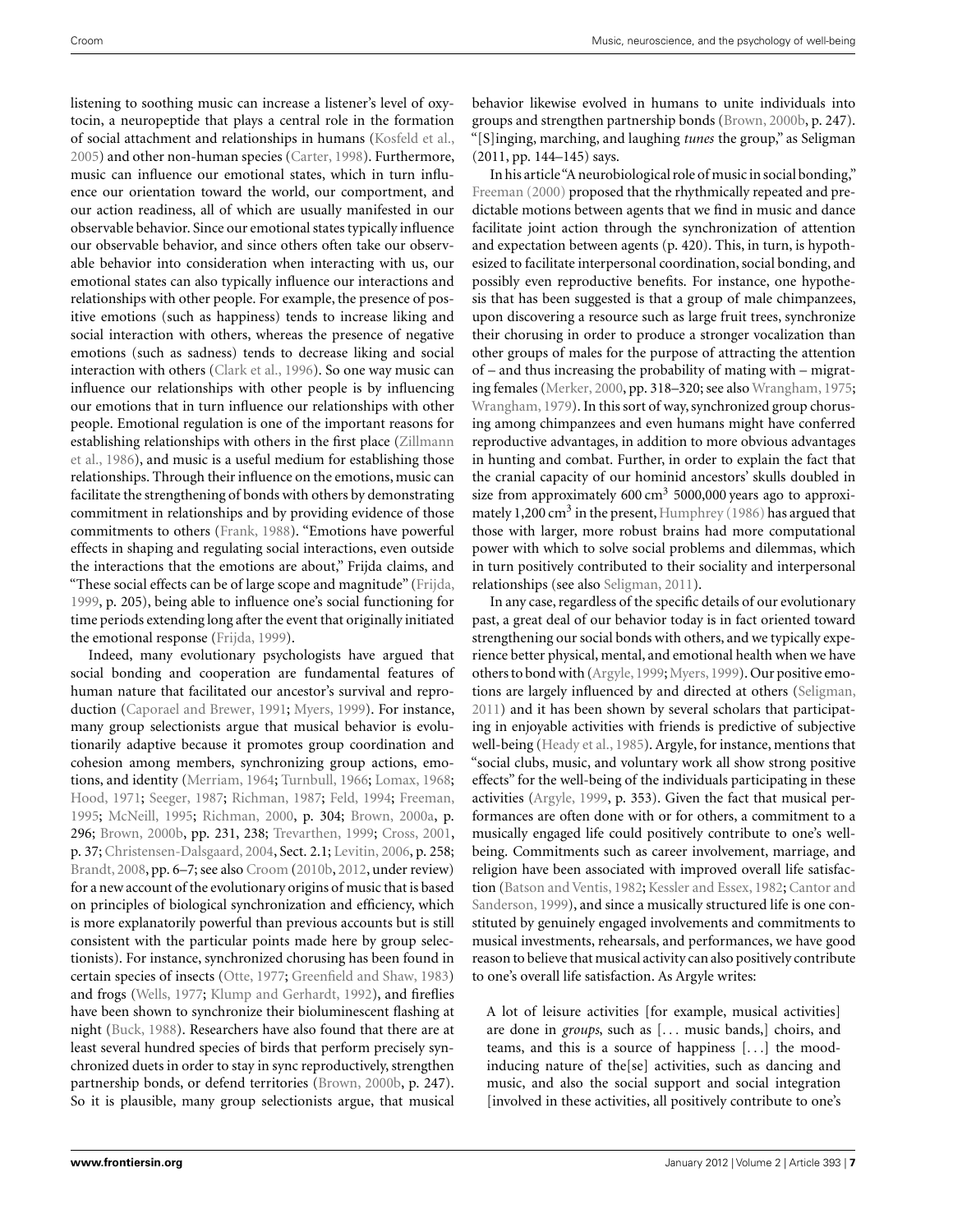level of wellbeing]. Indeed, it is possible to fulfill a variety of social needs through such activities – [for instance, one's needs] for intimacy, public performance, cooperation, and so on. [\(Argyle](#page-10-0), [1999,](#page-10-0) p. 364; see also [Argyle, 1996](#page-10-0))

Other work has shown that individuals in close relationships with others cope better with stress and illness (Cohen, 1988; [House et al.,](#page-12-0) [1988;](#page-12-0) [Nelson, 1988](#page-12-0)) and are less likely to die prematurely (Abbey and Andrews, [1985;](#page-10-0) [Perlman and Rook, 1987](#page-13-0)) than individuals lacking in close relationships. Individuals that have a network of social support are likely to live longer than individuals that do not [\(Vaillant, 2003](#page-13-0)), and when participants were asked which element in life would bring them the most happiness, most cited love, or close interpersonal relationships [\(Freedman, 1978](#page-11-0); [Berscheid,](#page-10-0) [1983;](#page-10-0) [Pettijohn and Pettijohn, 1996\)](#page-13-0). It should be clear that participating in a band or musical group can serve as a means for building close relationships with others, since the mastery of a musical work provides the band members with a common purpose, common ground, and a potentially extensive amount of time together for the sake of rehearsal and performance. That is to say, participation and commitment to activities, such as musical events, often involves participation *with* and commitment *to* others, as many activities involve a social component and are of sociocultural significance [\(Erikson](#page-11-0), [1950](#page-11-0); [Havighurst](#page-11-0), [1972](#page-11-0)).

Furthermore, [Brickman and Coates](#page-10-0) [\(1987\)](#page-10-0) have shown that individuals often benefit more from helping and caring for others than they do from being helped and cared for themselves, and so, as [Cantor and Sanderson](#page-10-0) [\(1999](#page-10-0)) point out, social contact and participation with others "may be associated with well-being not only directly by providing social support and assistance, but also indirectly by providing individuals with opportunities to *care for others*" (p. 235). In fact, [Seligman](#page-13-0) [\(2011](#page-13-0)) reports that doing kind deeds for others produces the most reliable momentary increase in well-being than any exercise his team has tested and that "*Other people* are the best antidote to the downs of life and the single most reliable up" (p. 20). Musicians, like other performers, have the opportunity to care for others every time they perform. Insofar as music listeners enjoy listening to music, musicians have the opportunity to provide listeners with something that they enjoy, and thereby have the opportunity to perform a kind deed for others every time they perform. And insofar as performing kind deeds for others can reliably produce momentary increases in well-being, as [Seligman](#page-13-0) [\(2011\)](#page-13-0) has argued, this suggests that performing music for others can produce momentary increases in well-being also. Furthermore, insofar as a musician is cognizant of the fact that their performance is providing pleasure and momentary increases of well-being to their listeners, that musician is afforded evidential support for believing that they have actually accomplished something (see Music and Accomplishment) and that their actions are meaningful or purposeful (see Music and Meaning; see also [Seligman](#page-13-0), [2011](#page-13-0)). Thus, participation and commitment to shared activities can facilitate social bonding or connection with others [\(Baumeister and Leary, 1995\)](#page-10-0), often times through the development of shared sensitivities and norms for evaluative ascriptions [\(Croom, 2010a,b, 2011a,b, 2012\)](#page-11-0), which influence both the individual and the larger community within which that individual participant is engaged [\(Putnam](#page-13-0), [1995\)](#page-13-0).

# **MUSIC AND ENGAGEMENT**

Musical activity is not only of practical application for the cultivation of positive emotions and strong interpersonal relationships, although musical activity often does serve these functions. Music can also positively influence other features that we have identified as characteristic of a flourishing life. Another important feature that we identified as characteristic of a flourishing life was the presence of flow experiences, i.e., experiences where "psychic energy flows effortlessly" [\(Csikszentmihalyi](#page-11-0), [1990,](#page-11-0) p. 36) and one is attentively absorbed and skillfully engaged in an activity that one finds valuable. As Seligman describes it, "engagement, is about flow: being one with the music, time stopping, and the loss of selfconsciousness during an absorbing activity" [\(Seligman](#page-13-0), [2011,](#page-13-0) p. 11). Features of flow experiences include perceptions of control, task focus, and a resultant absence of public self-consciousness [\(Vallerand et al., 2003](#page-13-0); [Mageau et al.](#page-12-0), [2005;](#page-12-0) [Forest et al., 2008;](#page-11-0) [Philippe et al., 2009\)](#page-13-0). Previous research has shown that, in contrast with people that do not experience flow, people with flow experie[nces](#page-11-0) [typically](#page-11-0) [report](#page-11-0) [higher](#page-11-0) [levels](#page-11-0) [of](#page-11-0) [well-being](#page-11-0) [\(](#page-11-0)Haworth and Hill, [1992](#page-11-0); [Haworth and Evans, 1995;](#page-11-0) [Haworth](#page-11-0), [1997;](#page-11-0) Csikszentmihalyi, [1999;](#page-11-0) [Eisenberger et al.](#page-11-0), [2005;](#page-11-0) [Carpentier et al.,](#page-10-0) [2011\)](#page-10-0), positive emotions, positive moods, and pride [\(Han, 1988;](#page-11-0) [Clarke and Haworth](#page-11-0), [1994](#page-11-0); [Bloch, 2002;](#page-10-0) [Delle Fave and Massimini,](#page-11-0) [2004\)](#page-11-0).

The experience of flow is no stranger to musicians, and in fact, Tchaikovsky had famously said that, "Do not believe those who try to persuade you that composition is only a cold exercise of the intellect. The only music capable of moving and touching us is that which flows from the depths of a composer's soul when he is stirred by inspiration" (quoted in [Vernon, 1970,](#page-13-0) p. 58). Of this fluid, flowing state of the mind and body, Tchaikovsky further remarked that it was "a great thing if the main ideas and general outline of a [musical] work come without any racking of brains, as the result of that supernatural and inexplicable force we call inspiration" (p. 58). Wolfgang Mozart also reported that, "When I am, as it were, completely myself, entirely alone, and of good cheer [...] my ideas flow best and most abundantly. Whence and how they come, I know not; nor can I force them" (quoted in [Vernon,](#page-13-0) [1970,](#page-13-0) p. 55).

One psychologist that has done extensive research in this area is Csikszentmihalyi, and in his (1990) book *Flow: The Psychology of Optimal Experience*, he reports finding that people are happiest when they are most absorbed in their actions and experiencing flow. In their article "Effects of asynchronous music on flow [states and shooting performance among netball players,"](#page-13-0)Pates et al. [\(2003\)](#page-13-0) show that musical engagement can indeed "enhance performance [on concentration tasks] and trigger emotions and cognitions associated with flow" (p. 426). Work carried out by [Chandrasekaran and Kraus](#page-10-0) [\(2010\)](#page-10-0) also suggests that, "Musicians show less degraded brainstem representation of speech relative to non-musicians, as evidenced by faster neural timing, enhanced spectral representation, and better stimulus-to-response correlations" and that "the differences in spectral representation between musicians and non-musicians are large, suggesting that musical experience protects against the debilitating effects of background noise" (p. 301; see also [Parbery-Clark et al., 2009\)](#page-13-0). Findings like this are relevant for our understanding of flow because, insofar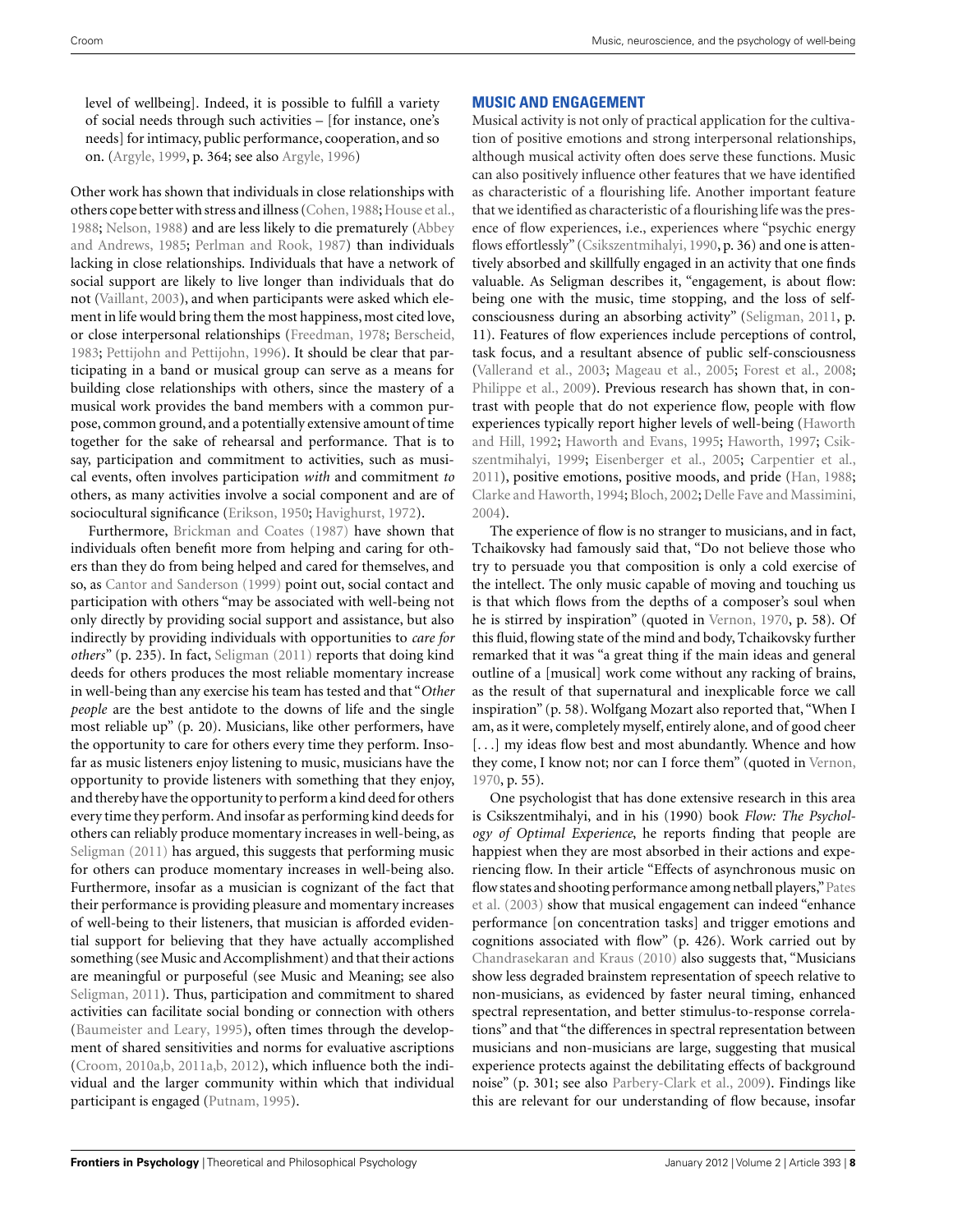as background factors that distract someone from engaging attentively with their current activity interrupts their experience of flow [\(Nakamura and Csikszentmihalyi, 2002](#page-12-0); [Carpentier et al., 2011](#page-10-0)), and insofar as the reduction of background noise that musical experience affords can help facilitate one's engaging attentively with their current activity, it is arguably the case that musical experience can thereby positively contribute to one's becoming fully absorbed in their actions and achieving the experience of [flow.](#page-12-0)

Kubovy [\(1999](#page-12-0)) has previously linked [Csikszentmihalyi's](#page-14-0) [\(1975](#page-14-0)) work on flow to the experience of virtuosity, and he explains that in flow experiences we often experience the exercise of virtuosity, whereby "an act is performed with virtuosity if it is difficult for most people to do but is carried out with ease and economy" by oneself, and often accompanied by "the pleasure we have when we feel we are doing something well" [\(Kubovy](#page-12-0), [1999](#page-12-0), pp. 147–148). We can even experience the pleasures of virtuosity relative to our prior lack of ability, as,for instance, [Sudnow](#page-13-0) [\(1978, 1979](#page-13-0)) describes his experience of accomplishment over the 6 year period in which he learned to improvise jazz on the piano. "The pleasures of virtuosity make us want to do things well," [Kubovy](#page-12-0) [\(1999](#page-12-0)) remarks, "and hence we play in order to achieve this pleasure, which gives us skills we need to survive" (p. 148). In flow experience we are optimally attentive and tuned in to what we are doing, deploying our most developed skills which in turn afford us feedback in the form of positive emotions, a sense of accomplishment and purpose, and even better relationships [\(Seligman, 2011](#page-13-0), p. 24). So musical practice and performance, as a conduit for flow experiences, likewise offers us an avenue for attunement, perceptual and cognitive exercise, the accomplishment of successful motor execution, the experience of positive emotional states and pleasurable auditory stimulation, the meaning derived from participating in a larger social entity and offering a distinctive contribution, and connecting with others.

## **MUSIC AND ACCOMPLISHMENT**

Up to this point we have now discussed how musical engagement can positively influence one's positive emotions, relationships with others, and flow experiences. Next, we will discuss how music can positively influence one's sense of accomplishment and meaning in life. First, it seems clear that music can in fact contribute to one's sense of accomplishment. For instance, Tchaikovsky once said of his musical career that, "I can affirm with joy that I make continual progress on the way of self-development, and am passionately desirous of attaining the highest degree of perfection of which my talents are capable" (quoted in [Vernon, 1970](#page-13-0), p. 60). Many practicing musicians are likely to feel the same way, and accordingly, musical involvement can help people attain a sense of personal accomplishment. Numerous findings have demonstrated that those individuals that made the most significant accomplishments in their field of practice were those that spent the most time devoted to carefully practicing what it is that they do [\(Chase and Simon, 1973a,b;](#page-11-0) [Hayes](#page-11-0), [1981](#page-11-0); [Bloom, 1985;](#page-10-0) Ericsson et al., [1993;](#page-11-0) [Weisberg](#page-13-0), [1999](#page-13-0)). For instance, [Bloom](#page-10-0) [\(1985](#page-10-0)) conducted a study based on interviews of accomplished professionals from a broad range of fields – including, for instance, highly accomplished scientists (e.g., mathematicians and neurologists

recognized for excellence in early career development), musicians (e.g., award-winning pianists), artists (e.g., award-winning sculptors), and athletes (e.g., Olympic swimmers and tennis players recognized among the world's top 10) – and found that accomplishment by individuals in each of these fields required years of dedicated and attentive practice to their particular activity, while also partly depending on the support provided by one's friends and family, and the informed guidance provided by one's parents, coaches, and role models [\(Bloom](#page-10-0), [1985;](#page-10-0) [Weisberg](#page-13-0), [2006\)](#page-13-0). A study conducted by [Ericsson et al.](#page-11-0) [\(1993\)](#page-11-0) that focused on the accomplishment of musicians in particular found that accomplished professional musicians spent, not only more time practicing than less accomplished musicians, but also more time sleeping, suggesting that sleep can facilitate learning from attentive and effortful musical practice [\(Ericsson et al.](#page-11-0), [1993;](#page-11-0) [Weisberg](#page-13-0), [2006](#page-13-0)). But the main finding for our purposes here is that what distinguishes a truly outstanding musician, or any other specialist or professional, from those of less or no skill is the amount of structured motor behavior they have unreflectively available for action, which is itself typically the result of undergoing hard-earned practice and repetitive motor drill [\(Seligman, 2011\)](#page-13-0). For instance, studies have found that world-class musicians averaged 10,000 h of solo practice by the time they were 20 years old, in contrast to 5,000 h for the next lower level musician, and in contrast with 2,000 h for merely serious amateur musicians [\(Ericsson et al., 1993;](#page-11-0) [Weisberg,](#page-13-0) [2006\)](#page-13-0).

Similar findings have been demonstrated outside of the domain of musical performance – for instance, in musical composition, poetry, and chess [\(Chase and Simon](#page-11-0), [1973a](#page-11-0); [Hayes](#page-11-0), [1981;](#page-11-0) [Weisberg,](#page-13-0) [1999\)](#page-13-0) – and this consistent finding is now frequently referred to as the *10-year rule* [\(Hayes](#page-11-0), [1981,](#page-11-0) [1989;](#page-12-0) [Gardner, 1993;](#page-11-0) [Weisberg,](#page-13-0) [2006\)](#page-13-0) for the straightforward reason that "if you want to become world class at anything, you must spend 60 h a week on it for 10 years" [\(Seligman](#page-13-0), [2011](#page-13-0), p. 115). Thus, Aristotle's insight on the nature of excellence seems to have been on the right track. As Aristotle advised, "virtues are formed in man by his doing the actions [...] the Good of Man comes to be "a working of the Soul in the way of Excellence" [...] for as it is not one swallow or one fine day that makes a spring, so it is not one day or a short time that makes a man blessed and happy" [\(Aristotle](#page-10-0), [1911;](#page-10-0) Book II, 4; Book I, 7). "Human excellence," in musicality as in morality, comes about as a result of habit [\(Aristotle, 1911;](#page-10-0) Book II, 1).

I previously mentioned in Section "Music and Relationships" that one can use participation in a band or musical group as a means for building close relationships with others, since the mastery of a musical work provides the band members with a common purpose, common ground, and a potentially extensive amount of time together for the sake of rehearsal and performance. But not only are individual members brought together to collectively constitute the larger whole that is their band, but this collective constitution also typically assigns each member a unique role to perform within that larger whole. Since each member is assigned a role to perform, and since each member can perform that role poorly or proficiently, the musician's ability to come through and deliver during their musical opportunities can provide them with the sense of accomplishing their musical part successfully, instead of with ineptitude. A well executed and emotionally inspiring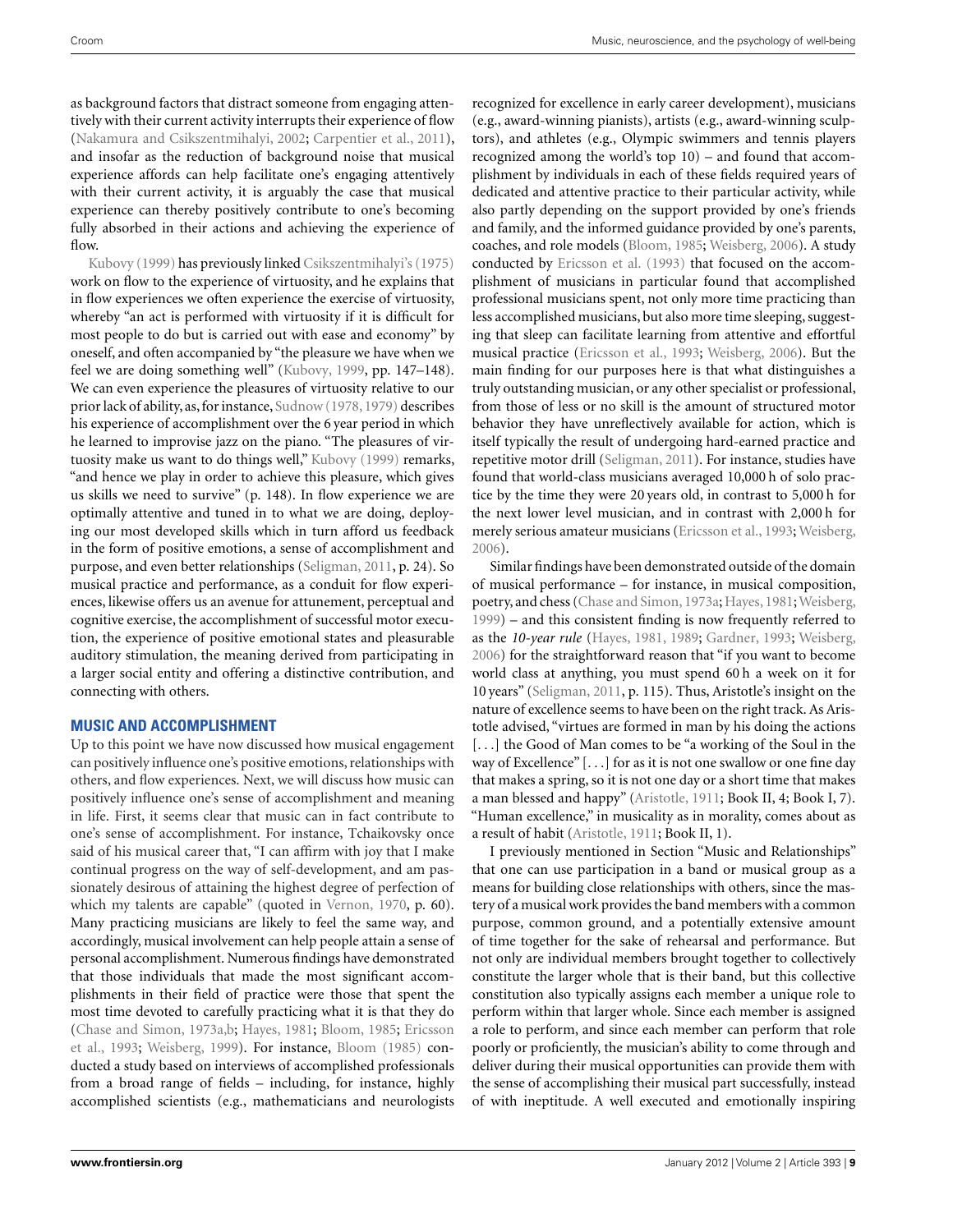musical performance requires not only musical knowledge and technique, but also a performer's confidence and social grace, and the collective manifestation of these features in a single musical act by the performer surely counts as a bona fide accomplishment (indeed, audiences often pay good money to witness such accomplishments). Also, since people often listen to music because they enjoy it, the musician's act of performing a musical work for an audience of listeners is at the same time an act of providing listeners with something that they enjoy. Thus, the musician's ability to competently bring joy and pleasure to others through their musical performances can provide them with another way in which to feel like they have genuinely accomplished something.

## **MUSIC AND MEANING**

Finally, musical engagement can afford one a sense of meaning or purpose in life. The emotion that music is capable of soliciting from us may influence our well-being, not only through positively influencing our social interactions and relationships with others, but also by positively influencing our sense of coherence in the world and our sense of identity [\(Frijda, 1999\)](#page-11-0). Indeed, having a sense of meaning or purpose in life is important, since it has been shown that the absence of meaning in one's life can cause depression [\(Seligman](#page-13-0), [2011\)](#page-13-0). Research has shown that pursuing and making progress toward goals that one finds valuable, such as becoming a more proficient musician, are associated with positive affect, as well as physical and psychological well-being [\(Diener,](#page-11-0) [1984;](#page-11-0) [Emmons](#page-11-0), [1986;](#page-11-0) [Cantor and Sanderson, 1999](#page-10-0)). A consistent commitment to goals and tasks may even provide consistency to one's life in times of adversity, helping individuals cope with the various problems they face at each of life's developmental stages [\(Cantor and Sanderson](#page-10-0), [1999](#page-10-0)). It has been suggested that this is because commitment to particular goals can provide one with a consistent sense of personal agency [\(Cantor, 1990\)](#page-10-0), structure, and purpose i[n their daily life](#page-10-0) [\(Klinger](#page-12-0)[,](#page-10-0) [1975](#page-12-0)[;](#page-10-0) [Little, 1983](#page-12-0); Cantor and Sanderson, [1999](#page-10-0)). In this way, musical goals can provide one with a consistent sense of personal agency (e.g., *I am a musical performer*), structure (e.g., routine practices and performances), and purpose (e.g., *I am the alto saxophonist in the band X and play the sax solo in song Y* ) in their daily life.

Since an individual that participates with others in a band or musical group is also thereby provided the opportunity to play a distinctive and significant role in something larger than themselves, and as "The Meaningful Life" has often been characterized by positive psychologists as "belonging to and serving something that you believe is bigger than the self" [\(Seligman, 2011,](#page-13-0) p. 12), an individual that participates with others in a band or musical group can thereby positively influence their experience of having meaning or purpose in life. For instance, the solo saxophonist during a jazz band performance plays a vital social and esthetic function during the musical context in which all ears are on him, and the ability to come through and deliver in those musical moments keeps his style and identity, as well as his band's, intact. Each band member, as a dependable musical comrade, has a role and a responsibility to the larger band to which they submit themselves as constituent members. And insofar as one consistently performs their social role and responsibility as a contributing musical member, this can provide the musician with a venue through which

to continually re-experience a moment of purpose in their life. Various musical performances that the musician has previously accomplished with success could also provide the musician with salient memories of those prized moments when he had served his musical purpose successfully in the past.

## **POTENTIAL MALADAPTIVE CONSEQUENCES OF MUSICAL ACTIVITY**

It should be mentioned before concluding this article that musical activity does not always or necessarily lead to well-being. In fact, there are various risks associated with musical activity, like any other physically demanding activity that can be done excessively or incorrectly [\(Sataloff et al., 1991;](#page-13-0) see also [Fishbein et al., 1988;](#page-11-0) [Middlestadt and Fishbein, 1988](#page-12-0); [Zaza, 1998](#page-14-0)). Some of these risks are more instrument-specific than others. For instance, pianists are particularly susceptible to musculoskeletal pain and problems in the hands and wrists [\(Yoshimura et al.](#page-13-0), [2006\)](#page-13-0), whereas woodwind players are particularly susceptible to problems in the orofacial musculature [\(Fuks and Fadle](#page-11-0), [2002\)](#page-11-0). Others problems, however, are more general and include psychosomatic symptoms associated with performance anxiety [\(Langendörfer et al.](#page-12-0), [2006\)](#page-12-0) as well as injuries resulting from inappropriate practicing techniques, poor posture, and poor physical conditioning.

The British Association for Performing Arts Medicine, for instance, conducted a study on 1,046 musicians and found that 52% of them had problems resulting from technical faults or inappropriate practicing procedures. Specifically, they found that improper performance techniques, excessive practicing without breaks or rest, poor posture, insufficient exercise, and general misuse of the body drastically increased one's susceptibility to music-related injuries [\(Wynn Parry](#page-13-0), [2004](#page-13-0), p. 47). Another study by [Kreutz et al.](#page-12-0) [\(2008\)](#page-12-0) also suggested that "significant proportions of [the] health problems among music performance students emerge from general dispositions, such as posture [which can affect the spine and upper extremities] and fatigue, and thus are not specific to the instrument played" (p. 3). Accordingly, research suggests that musicians wanting to prevent or downplay potential music-related injuries while maximizing music-related benefits should spend an appropriate amount of time warming up, cooling down, and resting at intervals during practice sessions, pay particular attention to the posture of their spine and upper limbs, and maintain a healthy diet and exercising regimen [\(Wynn Parry,](#page-13-0) [2004;](#page-13-0) [Kreutz et al.](#page-12-0), [2008](#page-12-0)). Kreutz, Ginsborg, and Williamon have suggested that "These [more general] issues should take priority perhaps even over those that are specific to the voice or individual instrument being played" [\(Kreutz et al.](#page-12-0), [2008,](#page-12-0) p. 11). Fortunately, music departments and conservatories have become increasingly aware of the potential risks associated with musical practice and performance, and have been actively creating special programs concerned with both the prevention and treatment of musicrelated injuries [\(Chesky et al.](#page-11-0), [2006](#page-11-0)). For further discussion I refer the read[er](#page-12-0) [to](#page-12-0) [the](#page-12-0) [literature](#page-12-0) [\(Fishbein et al.](#page-11-0)[,](#page-12-0) [1988](#page-11-0)[;](#page-12-0) Middlestadt and Fishbein, [1988](#page-12-0); [Sataloff et al.](#page-13-0), [1991;](#page-13-0) [Liu and Hayden](#page-12-0)[,](#page-13-0) [2002;](#page-12-0) Wynn Parry, [2004](#page-13-0); [Spahn et al., 2005;](#page-13-0) [Chesky et al.](#page-11-0)[,](#page-13-0) [2006](#page-11-0)[;](#page-13-0) Williamon and Thompson, [2006](#page-13-0); [Kreutz et al.](#page-12-0), [2008](#page-12-0), [2009](#page-12-0)), as a more focused discussion of this topic is admittedly beyond the scope of the present article.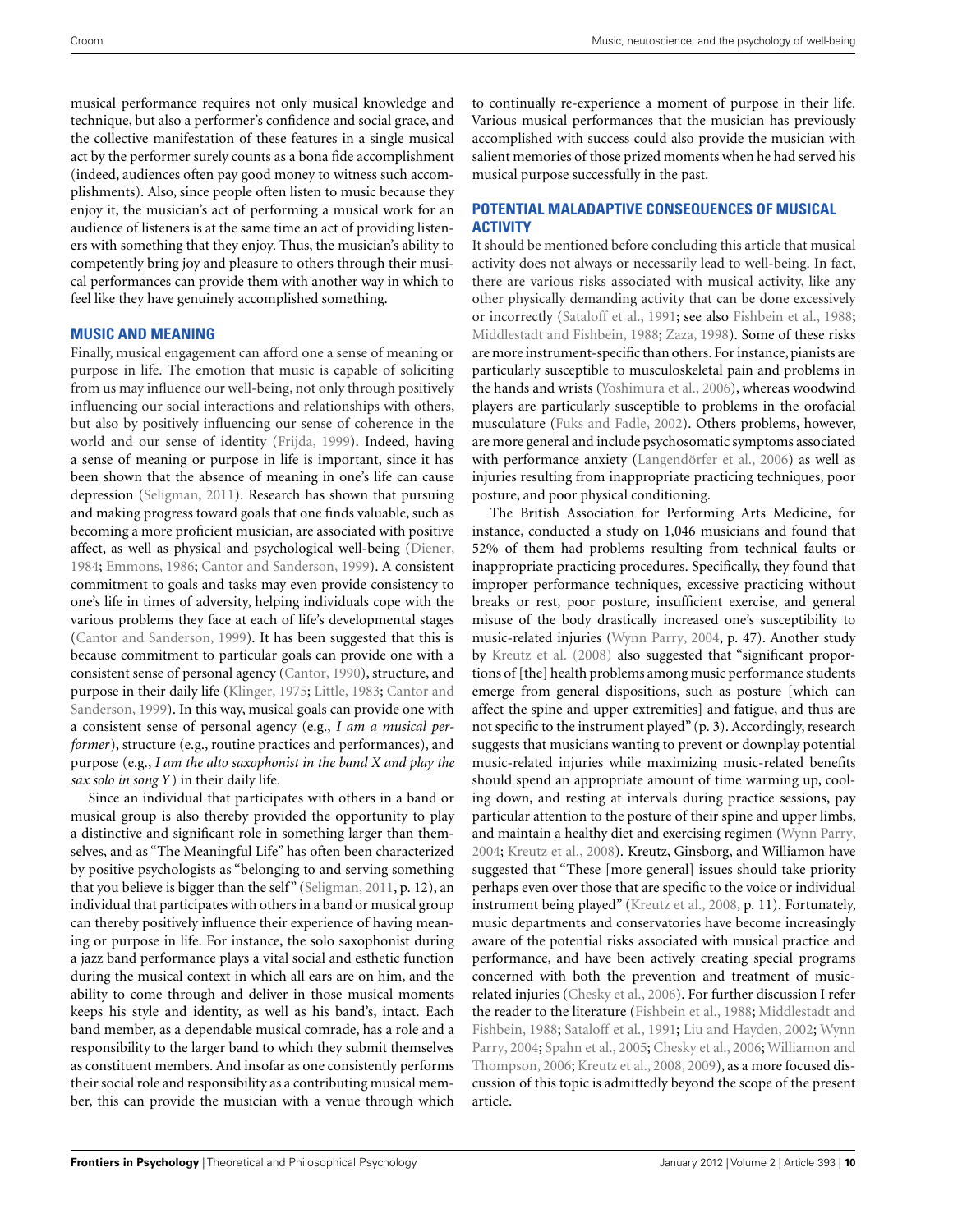### <span id="page-10-0"></span>**CONCLUDING REMARKS**

Like any other activity that imposes physical demands on performers, there are potential risks associated with music-related activities; we briefly reviewed some of these and discussed preventive solutions in Section "Potential Maladaptive Consequences of Musical Activity."But as these issues have been discussed elsewhere [\(Fishbein et al.](#page-11-0), [1988](#page-11-0); [Middlestadt and Fishbein](#page-12-0)[,](#page-13-0) [1988](#page-12-0)[;](#page-13-0) Sataloff et al., [1991](#page-13-0); [Liu and Hayden, 2002](#page-12-0); [Wynn Parry, 2004;](#page-13-0) Spahn et al., [2005](#page-13-0); [Chesky et al., 2006](#page-11-0); [Williamon and Thompson](#page-13-0), [2006;](#page-13-0) [Kreutz et al.](#page-12-0), [2008, 2009\)](#page-12-0), the main purpose of this article was to offer new insight into the question of whether musical activity can positively contribute to one's living a flourishing life. My claim was that musical activity can do this, and throughout the course of this article I have offered new evidence in support of this claim. Specifically, I began by presenting the five commonly recognized factors characteristic of human flourishing or well-being: (1) "positive emotion," (2) "relationships," (3) "engagement,"  $(4)$ "achievement,"and (5)"meaning" [\(Seligman](#page-13-0), [2011,](#page-13-0) p. 24). In order to determine whether musical activity could actually increase one's level of well-being, we investigated whether it could actually increase one's level of positive emotions, strong interpersonal relationships and rapport with others, commitment in engaging activities, level of accomplishment, and experience of meaning or purpose in life. In Section "Music and Positive Emotion" I argued that music can positively influence one's level of positive emotions, in Section "Music and Relationships" I argued that music can positively influence one's interpersonal relationships and rapport with others, in Section "Music and Engagement"

#### **REFERENCES**

- Abbey,A., and Andrews, F. (1985). Modeling the psychological determinants of quality of life. *Soc. Indic. Res.* 16, 1–34.
- Apter, M. (1982). *The Experience of Motivation: The Theory of Psychological Reversals*. San Diego: Academic Press.
- Argyle, M. (1996). *The Social Psychology of Leisure*. London: Penguin.
- Argyle, M. (1999). "Causes and correlates of happiness," in *Well-being: The Foundations of Hedonic Psychology*, eds D. Kahneman, E. Diener, and N. Schwarz (New York: Russell Sage Foundation Publications), 353–373.
- Aristotle. (1911). *Nicomachean Ethics*, trans. D. Chase. New York: E. P. Dutton & Co.
- Avant, S., Margolin, A., and Salovey, P. (1990–1991). Stress management techniques: anxiety reduction, appeal, and individual differences. *Imagin. Cogn. Pers.* 10, 3–23.
- Bangert, M., and Altenmuller, E. (2003). Mapping perception to action in piano practice: a longitudinal DC-EEG study. *BMC Neurosci.* 4, 26. doi[:10.1186/1471-2202-4-26](http://dx.doi.org/10.1186/1471-2202-4-26)
- Bangert, M., Jurgens, U., Hausler, U., and Altenmuller, E. (2006). Classical conditioned responses to absent tones. *BMC Neurosci.* 7, 60. doi[:10.1186/1471-2202-7-60](http://dx.doi.org/10.1186/1471-2202-7-60)
- Bargh, J. (1997). "The automaticity of everyday life," in *Advances in Social* Cognition, Vol. 10, ed. R. Wyer (Mahwah: Erlbaum), 1–6.
- Batson, C., and Ventis, W. (1982). *The Religious Experience*. New York: Oxford University Press.
- Baumeister, R., and Leary, M. (1995). The need to belong: desire for interpersonal attachments as a fundamental human motivation. *Psychol. Bull.* 117, 497–529.
- Bayens, F., Eelen, P., and Van den Bergh, O. (1990). Contingency awareness in evaluative conditioning: a case for unaware affective-evaluative learning. *Cogn. Emot.* 4, 3–18.
- Beauvios, M., and Meddis, R. (1997). Time decay of auditory stream biasing. *Percept. Psychophys.* 59, 81–86.
- Bengtsson, S., Nagy, Z., Skare, S., Forsman, L., Forssberg, H., and Ullen, F. (2005). Extensive piano practicing has regionally specific effects on white matter development. *Nat. Neurosci.* 8, 1148–1150.
- Berscheid, E. (1983). "Emotion," in *Close Relationships*, ed. H. Kelley (San Francisco: Freeman), 110–168.
- Bidelman, G., Gandour, J., and Krishnan,A. (2011). Cross-domain effects of music and language experience on the representation of pitch in human auditory brainstem. *J. Cogn. Neurosci.* 23, 425–434.

I argued that music can positively influence one's commitment in engaging activities, in Section "Music and Accomplishment" I argued that music can positively influence one's level of accomplishment, and in Section "Music and Meaning" I argued that music can positively influence one's experience of meaning or purpose in life. Thus, throughout the course of this article we have established that musical engagement can positively influence all five of these factors, and as a result,we have compelling evidence that musical engagement can positively contribute to one's living a flourishing life. Since prior to this study there had not yet been a substantive and up-to-date investigation of the possible role of music in contributing to one's living a flourishing life, this study offers a novel contribution to existing work by carrying out this original investigation, thereby bridging the gap and stimulating discussion between the psychology of music and the psychology of well-being.

#### **ACKNOWLEDGMENTS**

I would first and foremost like to thank Marty Seligman and the Positive Psychology Center at the University of Pennsylvania for generously offering me financial support to carry out this research. I have also greatly benefited from conversations with Stephen Amico, Liz Camp, Yale Cohen, Paul Guyer, Robert Kurzban, Jairo Moreno, Carol Muller, Alex Rozin, Paul Rozin, Susan Schneider, and Dmitri Tymoczko, and I owe them much thanks. Finally, I would like to express my gratitude to Dan Lloyd and the two reviewers of this article for their very helpful comments and suggestions.

- Blacking, J. (1995). *Music, Culture, and Experience*. London: University of Chicago Press.
- Bloch, C. (2002). Moods and quality of life. *J. Happiness Stud.* 3, 101–128.
- Bloom, B. (1985). *Developing Talent in Young People*. New York: Ballantine Books.
- Brandt, P. (2008). Music and the abstract mind. *J. Music Meaning* 7, 1–15.
- Brickman, P., and Coates, D. (1987). "Commitment and mental health," in *Commitment, Conflict, and Caring*, ed. P. Brickman (Englewood Cliffs: Prentice-Hall), 222–309.
- Brown, S. (2000a). "The 'musilanguage' model of music evolution," in *The Origins of Music*, eds N. Wallin, B. Merker, and S. Brown (Cambridge: MIT Press), 271–300.
- Brown, S. (2000b). "Evolutionary models of music: from sexual selection to group selection," in *Perspectives in Ethology 13: Behavior, Evolution and Culture*, eds F. Tonneau and N. Thompson (New York: Plenum Publishers), 231–281.
- Buck, J. (1988). Synchronous rhythmic flashing in fireflies II. *Q. Rev. Biol.* 63, 265–289.
- Cantor, N. (1990). From thought to behavior: "Having" and "doing" in the study of personality and cognition. *Am. Psychol.* 45, 735–750.
- Cantor, N., and Sanderson, C. (1999). "Life task participation and wellbeing: the importance of taking part in daily life," in *Wellbeing: The Foundations of Hedonic Psychology*, eds D. Kahneman, E. Diener, and N. Schwartz (New York: Russell Sage Foundation), 230–243.
- Caporael, L., and Brewer, M. (1991). Reviving evolutionary psychology: biology meets society. *J. Soc. Issues* 47, 187–195.
- Carlsen, J. (1981). Some factors which influence melodic expectancy. *Psychomusicology* 1, 12–29.
- Carpentier, J., Mageau, G., and Vallerand, R. (2011). Ruminations and flow: why do people with a more harmonious passion experience higher well-being? *J. Happiness Stud.* doi: 10.1007/s10902-011-9276-4
- Carter, C. (1998). Neuroendocrine perspectives on social attachment and love. *Psychoneuroendocrinology* 23, 779–818.
- Chandrasekaran, B., and Kraus, N. (2010). Music, noise exclusion, and learning. *Music Percept.* 27, 297–306.
- Chandrasekaran, B., Krishnan, A., and Gandour, J. (2009). Relative influence of musical and linguistic experience on early cortical processing of pitch contours. *Brain Lang.* 108, 1–9.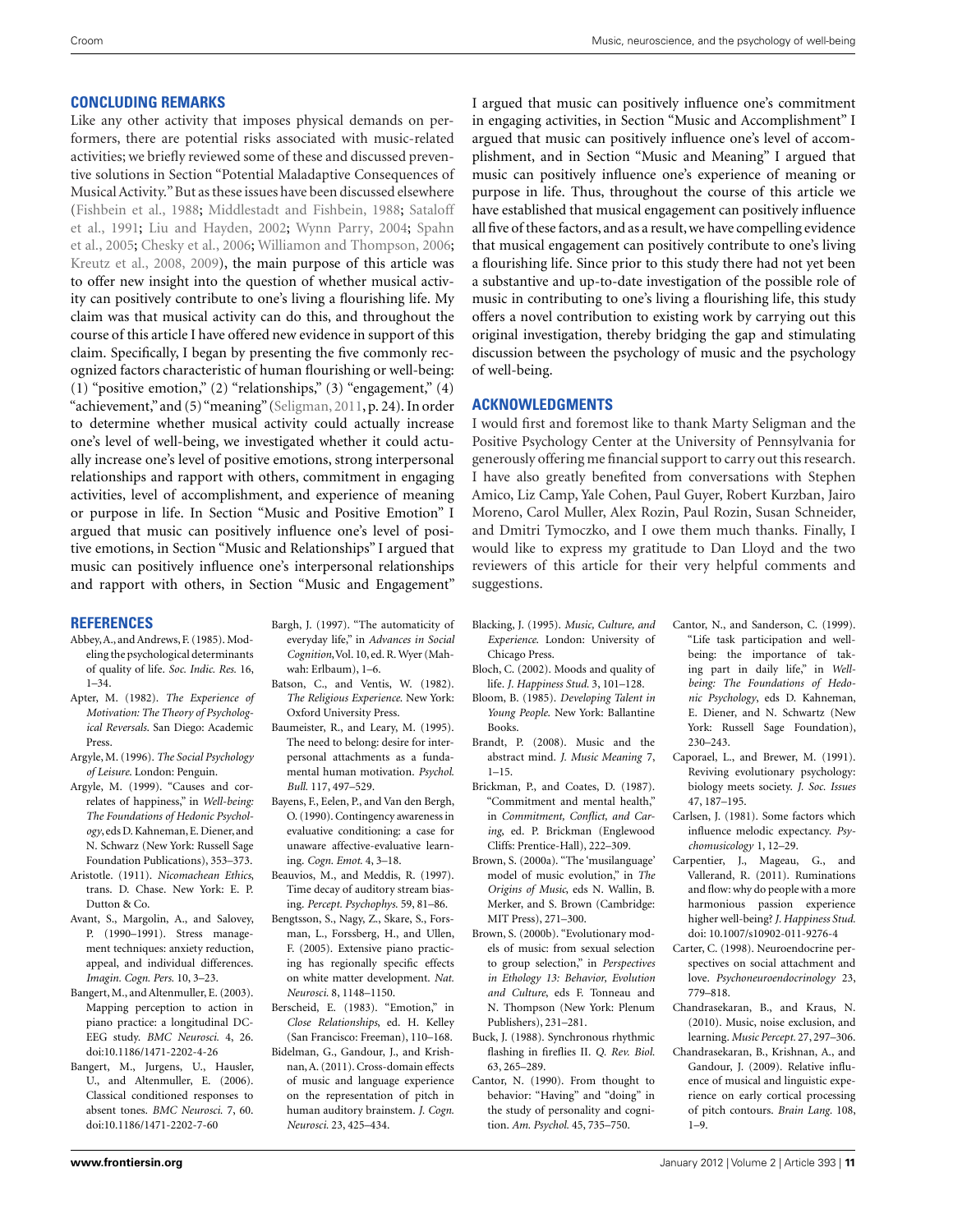- <span id="page-11-0"></span>Chase, W., and Simon, H. (1973a). Perception in chess. *Cogn. Psychol.* 4, 55–81.
- Chase, W., and Simon, H. (1973b). "The mind's eye in chess," in *Visual Information Processing*, ed. W. Chase (New York: Academic Press), 215–281.
- Chesky, K., Dawson, W., and Manchester, R. (2006). Health promotion in schools of music: initial recommendations for schools of music. *Med. Probl. Perform. Art.* 21, 142–144.
- Christensen-Dalsgaard, J. (2004). Music and the origin of speeches. *J. Music Meaning* 2, 1–16.
- Clark, M., Pataki, S., and Carver, V. (1996). "Some thoughts and findings on self-presentation of emotions in relationships," in *Knowledge Structures in Close Relationships: A Social Psychological Approach*, eds G. Fletcher and J. Fitness (Mahwah: Erlbaum), 247–274.
- Clarke, S., and Haworth, J. (1994). "Flow" experience in the daily lives of sixth form college students. *Br. J. Psychol.* 85, 511–523.
- Cohen, S. (1988). Psychosocial models of the role of social support in the etiology of physical disease. *Health Psychol.* 7, 269–297.
- Collins, S., and Kuck, K. (1991). Music therapy in the neonatal intensive care unit. *Neonatal Netw.* 9, 23–26.
- Conard, N., Malina, M., and Munzel, S. (2009). New flutes document the earliest musical tradition in southwestern Germany. *Nature* 460, 737–740.
- Cosmides, L., and Tooby, J. (1994)."Origins of domain specificity: the evolution of functional organization,"in *Mapping the Mind: Domain Specificity in Cognition and Culture*, eds L. Hirschfeld and S. Gelman (New York: Cambridge University Press), 84–116.
- Cosmides, L., and Tooby, J. (2000). "Evolutionary psychology and the emotions," in *Handbook of emotions*, eds M. Lewis and J. Haviland-Jones (New York: Guilford), 91–115.
- Croom, A. (2010a). Thick concepts, non-cognitivism, and Wittgenstein's rule-following considerations. *South Afr. J. Philos.* 29, 286–309.
- Croom, A. (2010b). "Evolutionary theories of musical behavior and cognition" in *Poster Presented at the University Of Pennsylvania's Twelfth Annual Summer Workshop in cognitive science and cognitive neuroscience poster session*, Philadelphia, PA.
- Croom, A. (2011a). Slurs. *Lang. Sci.* 33, 343–358.
- Croom, A. (2011b). Aesthetic concepts, perceptual learning, and linguistic enculturation: considerations from Wittgenstein, language, and music. *Integr. Psychol. Behav. Sci.* doi: 10.1007/s12124-011-9184-5
- Croom,A. (2012). Adaptations, aesthetics, and the evolutionary origins of music. *Paper Commissioned for Presentation at the University of Pennsylvania Humanities Forum on Adaptations: 2011–2012*, Philadelphia, PA.
- Cross, I. (2001). Music, cognition, culture, and evolution. *Ann. N. Y. Acad. Sci.* 930, 28–42.
- Csikszentmihalyi, M. (1975). *Beyond Boredom and Anxiety*. San Francisco: Jossey Bass.
- Csikszentmihalyi, M. (1990). *Flow: The Psychology of Optimal Experience*. New York: Harper Perennial.
- Csikszentmihalyi, M. (1999). If we are so rich, why aren't we happy? *Am. Psychol.* 54, 821–827.
- Darwin, C. (1871). *The Descent of Man and Selection in Relation to Sex*. London: John Murray.
- Delle Fave, A., and Massimini, F. (2004). "Bringing subjectivity into focus: optimal experiences, life themes and person-centered rehabilitation," in *Positive Psychology in Practice*, eds P. Linley and S. Joseph (Hoboken: Wiley), 581–597.
- DeNora, T. (2000). *Music in Everyday Life*. New York: Cambridge University Press.
- Diener, E. (1984). Subjective well-being. *Psychol. Bull.* 95, 543–575.
- Eisenberger, R., Jones, J., Stinglhamber, F., Shanock, L., and Randall, A. (2005). Flow experiences at work: for high need achievers alone? *J. Organ. Behav.* 26, 755–775.
- Elbert, T., Pantev, C., Wienbruch, C., Rockstroh, B., and Taub, E. (1995). Increased cortical representation of the fingers of the left hand in string players. *Science* 270, 305–307.
- Emmons, R. (1986). Personal strivings: an approach to personality and subjective well-being. *J. Pers. Soc. Psychol.* 47, 1105–1107.
- Ericsson, K., Krampe, R., and Tesch-Romer, C. (1993). The role of deliberate practice in the acquisition of expert performance. *Psychol. Rev.* 100, 363–406.
- Erikson, E. (1950). *Childhood and Society*. New York: Norton.
- Esteves, F., Dimberg, U., and Ohman, A. (1994). Automatically elicited fear: conditioned skin conductance responses to masked facial expressions. *Cogn. Emot.* 8, 393–414.
- Feld, S. (1994). "Lift-up-oversounding," in *Music Grooves*, eds C. Klein and S. Feld (Chicago: Chicago University Press), 109–156.
- Fishbein, M., Middlestadt, S., Ottani, V., Straus, S., and Ellis, A. (1988). Medical problems among ICSOM musicians: overview of a national survey. *Med. Probl. Perform. Art.* 3, 1–8.
- Fiske, H. (1996). *Selected Theories of Music Perception*. Lewiston: Edwin Mellen.
- Forest, J., Sarrazin,C.,Morin, E., Brunet, L., Savoie, A., and Mageau, G. (2008). "La passion harmonieuse et la passion obsessive comme variables pre ´visionnelles de la santé psychologique et de l'état psychologique optimal de flow au travail: Résultats d'une é tude empirique réaliseé aupre's de 118 travailleurs que ´bécois (Harmonious and obsessive passion as predictors of mental health and the optimal psychological state of flow at work: results from an empirical study with 118 Quebec workers),"in *Actes du colloque du 14e'me congre's de l'Association Internationale de Psychologie du Travail de Langue Franc aise*, eds A. Balikdjian, C. Lemoine, N. Kridis, and P. Salengros (Paris: L'Harmattan), 43–54.
- Forgeard, M., Schlaug, G., Norton, A., Rosam, C., Iyengar, U., and Winner, E. (2008). The relation between music and phonological processing in normal-reading children and children with dyslexia. *Music Percept.* 25, 383–390.
- Fox, E. (1996). Selective processing of threatening words in anxiety: the role of awareness. *Cogn. Emot.* 10, 449–480.
- Frank, R. (1988). *Passions Within Reason: The Strategic Role of the Emotions*. New York: Norton.
- Freedman, J. (1978). *Happy People*. New York: Harcourt Brace Jovanovich.
- Freeman, W. (1995). *Societies of Brains: A Study in the Neuroscience of Love and Hate*. Hillsdale: Erlbaum.
- Freeman, W. (2000). "A neurobiological role of music in social bonding," in *The Origins of Music*, eds N. Wallin, B. Merker, and S. Brown (Cambridge: MIT Press), 411–424.
- Frijda, N. (1999). "Emotions and hedonic experience," in *Well-being: The Foundations of Hedonic Psychology*, eds D. Kahneman, E. Diener, and N. Schwarz (New York: Russell Sage Foundation), 190–210.
- Fujioka, T., Ross, B., Kakigi, R., Pantev, C., and Trainor, L. (2006). One year

of musical training affects development of auditory cortical-evoked fields in young children. *Brain* 129, 2593–2608.

- Fuks, L., and Fadle, H. (2002). "Wind instruments," in *The Science and Psychology of Music Performance*, eds R. Parncutt and G. McPherson (Oxford: Oxford University Press), 319–334.
- Gardner, H. (1993). *Creating Minds: An Anatomy of Creativity Seen Through the Lives of Freud, Einstein, Picasso, Stravinsky, Eliot, Graham, and Gandhi*. New York: Basic.
- Gaser, C., and Schlaug, G. (2003). Brain structures differ between musicians and non-musicians. *J. Neurosci.* 23, 9240–9245.
- Gilovich, T., and Medvec,V. (1995). The experience of regret: what, when and why. *Psychol. Rev.* 102, 379–395.
- Gollwitzer, P. (1993). "Goal achievement: the role of intentions," in *European Review of Social Psychology*, Vol. 4, eds W. Stroebe and M. Hewstone (New York: Wiley), 141–185.
- Greenfield, M., and Shaw, K. (1983). "Adaptive significance of chorusing with special reference to the Orthoptera," in *Orthopteran Mating Systems: Sexual Competition in a Diverse Group of Insects*, eds D. Gwynne and G. Morris (Boulder: Westview Press), 1–27.
- Habib,M., and Besson,M. (2009).What does music training and musical experience teach us about brain plasticity? *Music Percept.* 26, 279–285.
- Han, S. (1988). "The relationship between life satisfaction and flow in elderly Korean immigrants,"in *Optimal Experience: Psychological Studies of Flow in Consciousness*, eds M. Csikszentmihalyi and I. Csikszentmihalyi (New York: Cambridge University Press), 138–149.
- Havighurst, R. (1972). "Life beyond family and work," in *Aging in Western Societies*, ed. E. Burgess (Chicago: University of Chicago Press), 299–353.
- Haworth, J. (1997). *Work, Leisure, and Well-Being*. London: Routledge.
- Haworth, J., and Evans, S. (1995). Challenge, skill, and positive subjective states in the daily life of a sample of YTS students. *J. Occup. Organ. Psychol.* 68, 109–121.
- Haworth, J., and Hill, S. (1992). Work, leisure and psychological well-being in a sample of young adults. *J. Community Appl. Soc. Psychol.* 2, 147–160.
- Hayes, J. (1981). *The Complete Problem Solver*. Philadelphia: Franklin Institute Press.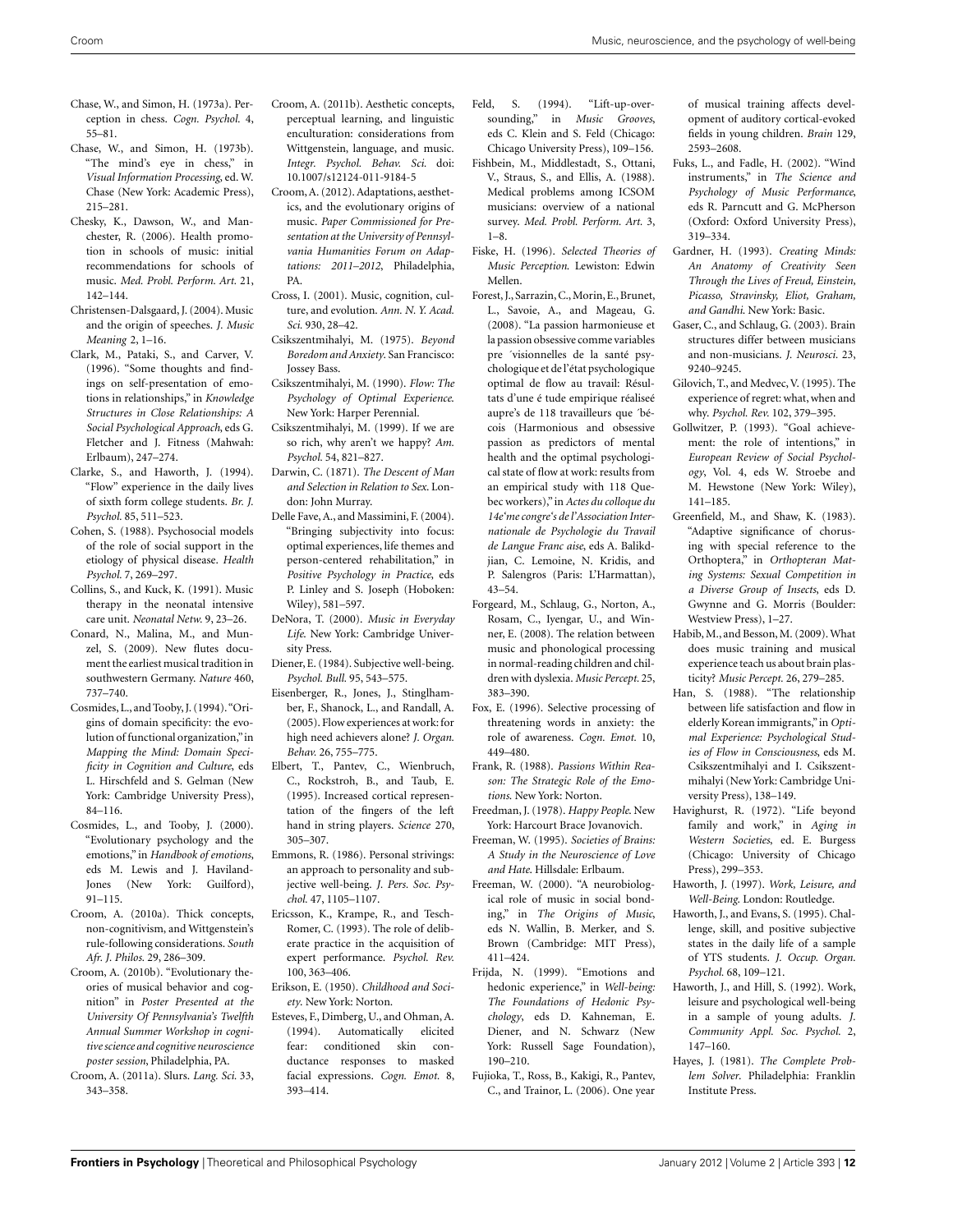- <span id="page-12-0"></span>Hayes, J. (1989). "Cognitive processes in creativity," in *Handbook of Creativity*, eds J. Glover, R. Ronning, and C. Reynolds (New York: Plenum), 135–145.
- Heady, B., Holmstrom, E., and Wearing, J. (1985). Models of well-being and ill-being. *Soc. Indic. Res.* 17,211–234.
- Hicks, F. (1992). The power of music. *Nurs. Times* 88, 72–74.
- Hood, M. (1971). *The Ethnomusicologist*. New York: McGraw-Hill.
- House, J., Landis, K., and Umberson, D. (1988). Social relationships and health. *Science* 241, 540–545.
- Humphrey, N. (1986). *The Inner Eye: Social Intelligence in Evolution*. New York: Oxford University Press.
- Huron, D. (2006). *Sweet Anticipation: Music and the Psychology of Expectation*. Cambridge: MIT Press.
- Hutchinson, S., Lee, L., Gaab, N., and Schlaug, G. (2003). Cerebellar volume of musicians. *Cereb. Cortex* 13, 943–949.
- Irwin, W. (2011). Art and the category of being aesthetic: a neo-Wittgensteinian account. *J. Value Inq.* 45, 59–66.
- James, W. (1884). What is emotion? *Mind* 19, 188–205.
- James, W. (1890). *The Principles of Psychology, Volumes 1–2*. New York: Holt.
- James, W. (1894). The physical basis of emotion. *Psychol. Rev.* 7, 516–529.
- Juslin, P., and Sloboda, J. (2001). *Music and Emotion: Theory and Research*. Oxford: Oxford University Press.
- Kaminski, J., and Hall, W. (1996). The effect of soothing music on neonatal behavioral states in the hospital newborn nursery. *Neonatal Netw.* 16, 45–54.
- Kaufman, D. (2007). Family resemblances, relationalism, and the meaning of 'art'. *Br. J. Aesthet.* 47, 280–297.
- Kessler, R., and Essex, M. (1982). Marital status and depression: the importance of coping resources. *Soc. Forces* 61, 484–505.
- Klinger, F. (1975). Consequences of commitment to a disengagement from incentives. *Psychol. Rev.* 82, 1–25.
- Klump, G., and Gerhardt, H. (1992). "Mechanisms and function of calltiming in male-male interactions in frogs," in *Playback and Studies of Animal Communication*, ed. P. McGregor (New York: Plenum Press), 153–174.
- Koelsch, S. (2010). Towards a neural basis of music-evoked emotions. *Trends Cogn. Sci. (Regul. Ed.)* 11, 131–137.
- Kosfeld, M., Heinrichs, M., Zak, P., Fischbacher, U., and Fehr, E. (2005). Oxytocin increases trust in humans. *Nature* 435, 673–676.
- Kreutz, G., Ginsborg, J., and Williamon, A. (2008). Music students' health problems and health promoting behaviours. *Med. Probl. Perform. Art.* 23, 3–11.
- Kreutz, G., Ginsborg, J., and Williamon, A. (2009). Health-promoting behaviours in conservatoire students. *Psychol. Music* 37, 47–60.
- Krueger, J. (2011). Doing things with music. *Phenom. Cogn. Sci.* 10, 1–22.
- Kubovy, M. (1999). "On the pleasures of the mind," in *Well-being: The Foundations of Hedonic Psychology*, eds D. Kahneman, E. Diener, and N. Schwarz (New York: Russell Sage Foundation), 134–154.
- Kujala, T., Karma, K., Ceponiene, R., Belitz, S., Turkkila, P., Tervaniemi, M., and Naatanen, R. (2001). Plastic neural changes and reading improvement caused by audiovisual training in reading-impaired children. *Proc. Natl. Acad. Sci. U.S.A.* 98, 10509–10514.
- Landman, J. (1993). *Regret: The Persistence of the Possible*. New York: Oxford University Press.
- Lang, P. (1995). The emotion probe. *Am. Psychol.* 50, 372–385.
- Lange, C. (1922). *The Emotions*, First Published in 1885, trans. I. Haupt. Baltimore: Williams & Wilkins.
- Langendörfer, F., Hodapp, V., Kreutz, G., and Bongard, S. (2006). Personality and performance anxiety among professional orchestra musicians. *J. Individ. Dif.* 27, 162–171.
- Laukka, P. (2007). Uses of music and psychological wellbeing among the elderly. *J. Happiness Stud.* 8, 215–241.
- Lazarus, R. (1991). *Emotion and Adaptation*. New York: Oxford University Press.
- Lehrer, P., and Wookfolk, R. (1993). *Principles and Practice of Stress Management*, 2nd Edn. New York: Guilford.
- Leventhal, L., and Scherer, K. (1987). The relationship of emotion to cognition: a functional approach to a semantic controversy. *Cogn. Emot.* 1, 3–28.
- Levitin, D. (2006). *This is Your Brain on Music: The Science of a Human Obsession*. New York: Dutton.
- Little, B. (1983). Personal projects: a rationale and methods for investigation. *Environ. Behav.* 15, 273–309.
- Liu, S., and Hayden, G. (2002). Maladies in musicians. *South. Med. J.* 95, 727–734.
- Lomax, A. (1968). *Folk Song Style and Culture*. New Brunswick: Transaction Books.
- Lutz, C. (1988). *Unnatural Emotions: Everyday Sentiments on a Micronesian Atoll and Their Challenge to Western Theory*. Chicago: University of Chicago Press.
- Mageau, G., Vallerand, R., Rousseau, F., Ratelle, C., and Provencher, P. (2005). Passion and gambling: investigating the divergent affective and cognitive consequences of gambling. *J. Appl. Soc. Psychol.* 35, 100–118.
- Magnan, A., Ecalle, J., Veuillet, E., and Collet, L. (2004). The effects of audio-visual training program in dyslexic children. *Dyslexia* 10, 131–140.
- Mandler, G. (1975). *Mind and Emotion*. New York: Wiley.
- Markus, H., and Kitayama, S. (1991). Culture and the self: implications for cognition, emotion, and motivation. *Psychol. Rev.* 98, 224–253.
- McCraty, R., Atkinson, M., Rein, G., and Watkins, A. (1996). Music enhances the effect of positive emotional states on salivary IgA. *Stress Med.* 12, 167–175.
- McNeill, W. (1995). *Keeping Together in Time: Dance and Drill in Human History*. Cambridge: Harvard University Press.
- Merker, B. (2000). "Synchronous chorusing and human origins," in *The Origins of Music*, eds N. Wallin, B. Merker, and S. Brown (Cambridge: MIT Press), 315–327.
- Merriam, A. (1964). *The Anthropology of Music*. Evanston: Northwestern University Press.
- Mesquita, B., Frijda, N., and Scherer, K. (1997). "Culture and emotion," in *Handbook of Cross-Cultural Psychology*, Vol. 2, eds P. Dasen and T. Saraswathi (Boston: Allyn and Bacon), 255–298.
- Meyer, L. (1956). *Emotion and Meaning in Music*. Chicago: University of Chicago Press.
- Meyer, L. (1973). *Explaining Music*. Berkeley: University of California Press.
- Meyer, W., Niepel, M., Rudolph, U., and Schutzwohl, A. (1991). An experimental analysis of surprise. *Cogn. Emot.* 5, 295–311.
- Middlestadt, S., and Fishbein, M. (1988). Health and occupational correlates of perceived occupational stress in symphony orchestra musicians. *J. Occup. Med.* 30, 687–692.
- Miller, G. (2000). "Evolution of human music through sexual selection," in *The Origins of Music*, eds N. Wallin, B. Merker, and S.

Brown (Cambridge: MIT Press), 329–360.

- Miller, G. (2009). Proposal to slash salaries riles California researchers. *Science* 325, 19.
- Mischel, W., Cantor, N., and Feldman, S. (1996). "Principles of selfregulation: the nature of willpower and self-control," in *Social Psychology: Handbook of Basic Principles*, eds E. Higgins and A. Kruglanski (New York: Guilford), 329–360.
- Molnar-Szakacs, I., and Overy, K. (2006). Music and mirror neurons: from motion to'e'motion. *Soc. Cogn. Affect. Neurosci.* 1, 235–241.
- Murphy, S., and Zajonc, R. (1993). Affect, cognition, and awareness: affective priming with optimal and suboptimal stimulus exposures. *J. Pers. Soc. Psychol.* 64, 723–739.
- Myers, D. (1999). "Close relationships and quality of life," in *Well-Being: The Foundations of Hedonic Psychology*, eds D. Kahneman, E. Diener, and N. Schwarz (New York: Russell Sage Foundation Publications), 374–391.
- Nakamura, J., and Csikszentmihalyi, M. (2002). "The concept of flow," in *Handbook of Positive Psychology*, eds C. Snyder and S. Lopez (Oxford: Oxford University Press), 89–105.
- Narmour, E. (1991). The top-down and bottom-up systems of musical implication: building on Meyer's theory of emotional syntax. *Music Percept.* 9, 1–26.
- Needham, N., Wang, L., and Robinson, K. (1962). "Physics," in *Science and Civilization in China*, Vol. 4.1, ed. N. Needham (Cambridge: Cambridge University Press), 126–228.
- Nelson, N. (1988). *A Meta-Analysis of the Life-Event/Health Paradigm: The Influence of Social Support*. Ph.D. dissertation, Temple University, Philadelphia.
- Nicol, J. (2010). Body, time, space and relationship in the music listening experiences of women with chronic illness. *Psychol. Music* 38, 351–367.
- Nilsson, U. (2009). The effect of music intervention in stress response to cardiac surgery in a randomized clinical trail. *Heart Lung* 38, 201–207.
- Olson, J., Roese, M., and Zanna, M. (1996). "Expectancies," in *Social Psychology: Handbook of Basic Principles*, eds E. Higgins and W. Kruglanski (New York: Guilford Press), 211–238.
- Otte, D. (1977). "Communication in Orthoptera," in *How Animals Communicate*, ed. T. Sebeok (Bloomington: Indiana University Press), 334–361.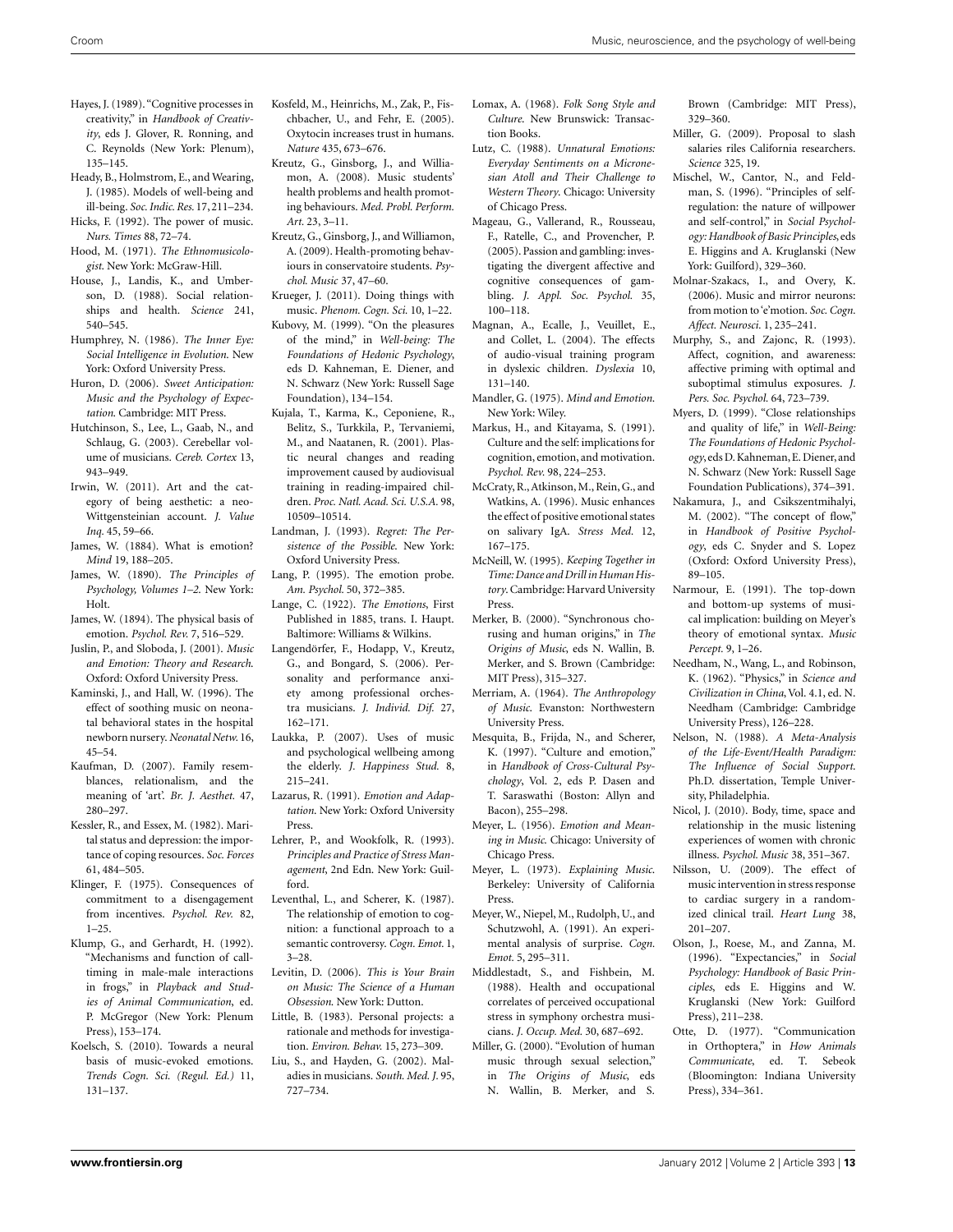- <span id="page-13-0"></span>Parbery-Clark,A., Skoe, E., Lam, C., and Kraus,N. (2009). Musician enhancement for speech-in-noise. *Ear Hear.* 30, 653–661.
- Pascual-Leone, A., Nguyen, D., Cohen, L., Brasil-Neto, J., Cammarota, A., and Hallett, M. (1995). Modulation of muscle responses evoked by transcranial magnetic stimulation during the acquisition of new fine motor skills. *J. Neurophysiol.* 74, 1037–1045.
- Pates, J., Karageorghis, C., Fryer, R., and Maynard, I. (2003). Effects of asynchronous music on flow states and shooting performance among netball players. *Psychol. Sport. Exerc.* 4, 415–427.
- Peretz, I., Blood, A., Penhune, V., and Zatorre, R. (2001). Cortical deafness to dissonance. *Brain* 124, 928–940.
- Peretz, I., and Zatorre, R. (2005). Brain organization for music processing. *Annu. Rev. Psychol.* 56, 89–114.
- Perlman, D., and Rook, K. (1987). "Social support, social deficits, and the family: toward the enhancement of well-being," in *Family Processes and Problems: Social Psychological Aspects*, ed. S. Oskamp (Newbury Park: Sage), 17–44.
- Pettijohn, T., and Pettijohn, T. (1996). Perceived happiness of college students measured by Maslow's hierarchy of needs. *Psychol. Rep.* 79, 759–762.
- Philippe, F., Vallerand, R., Andrianarisoa, J., and Brunel, P. (2009). Passion in referees: examining their affective and cognitive experiences in sport situations. *J. Sport Exerc. Psychol.* 31, 77–96.
- Putnam, R. (1995). Bowling alone: America's declining social capital. *J. Democracy* 6, 65–78.
- Richman, B. (1987). Rhythm and melody in Gelada vocal exchanges. *Primates* 28, 199–223.
- Richman, B. (2000). "How music fixed 'nonsense' into significant formulas: on rhythm, repetition, and meaning," in *The Origins of Music*, eds N. Wallin, B. Merker, and S. Brown (Cambridge: MIT Press), 301–314.
- Rosch, E., and Mervis, C. (1975). Family resemblances: studies in the internal structure of categories. *Cogn. Psychol.* 7, 573–605.
- Rosenkranz, K., Williamon, A., and Rothwell, J. (2007). Motorcortical excitability and synaptic plasticity is enhanced in professional musicians. *J. Neurosci.* 27, 5200–5206.
- Rozin, P. (1999)."Preadaptation and the puzzles and properties of pleasure," in *Well-Being: The Foundations of Hedonic Psychology*, eds D. Kahneman, E. Diener, and N. Schwarz

(New York: Russell Sage Foundation), 109–133.

- Salimpoor, V., Benovoy, M., Larcher, K., Dagher, A., and Zatorre, R. (2011). Anatomically distinct dopamine release during anticipation and experience of peak emotion to music. *Nat. Neurosci.* 14, 257–262.
- Santos, A., Joly-Pottuz, B., Moreno, S., Habib, M., and Besson, M. (2007). Behavioral and event-related potentials evidence for pitch discrimination deficits in dyslexic children: improvement after intensive phonic intervention. *Neuropsychologia* 45, 1080–1090.
- Sarkamo, T., Tervaniemi, M., Laitinen, S., Forsblom, A., Soinila, S., Mikkonen, M., Autti, T., Silvennoinen, H., Erkkila, J., Laine, M., Peretz, I., and Hietanen, M. (2008). Music listening enhances cognitive recovery and mood after middle cerebral artery stroke. *Brain* 131, 866–876.
- Sataloff, R., Brandfonbrener, A., and Lederman,R. (eds). (1991).*Textbook of Performing Arts Medicine*. New York: Raven Press.
- Schellenberg, E. (1996). Expectancy in melody: tests of the implicationrealization model. *Cognition* 58, 75–125.
- Schlaug, G., Jancke, L., Huang, Y., Staiger, J., and Steinmetz, H. (1995). Increased corpus callosum size in musicians. *Neuropsychologia* 33, 1047–1055.
- Schneider, P., Scherg, M., Dosch, H., Specht, H., Gutschalk, A., and Rupp, A. (2002). Morphology of Heschl's gyrus reflects enhanced activation in the auditory cortex of musicians. *Nat. Neurosci.* 5, 688–694.
- Seeger, A. (1987). *Why Suya Sing*. Cambridge: Cambridge University Press.
- Seligman, M. (2011). *Flourish: A Visionary New Understanding of Happiness and Wellbeing*. New York: Free Press.
- Shahin, A., Roberts, L., Chau, W., Trainor, L., and Miller, L. (2008). Music training leads to the development of timbre-specific gamma band activity. *Neuroimage* 41, 113–122.
- Spahn, C., Burger, T., Hildebrandt, H., and Seidenglanz, K. (2005). Health locus and preventive behaviour among students of music. *Psychol. Music* 33, 256–268.
- Standley, J. (2001). Music therapy for the neonate. *Newborn Infant Nurs. Rev.* 1, 211–216.
- Strait, D., Kraus, N., Parbery-Clark, A., and Ashley, R. (2010). Musical experience shapes top-down auditory mechanisms: evidence from

masking and auditory attention performance. *Hear. Res.* 261, 22–29.

- Strait, D.,Kraus,N., Skoe, E., and Ashley, R. (2009). Musical experience and neural efficiency: effects of training on subcortical processing of vocal expressions of emotion. *Eur. J. Neurosci.* 29, 661–668.
- Sudnow, D. (1978). *Ways of the Hand: The Organization of Improvised Conduct*. New York: Knopf.
- Sudnow, D. (1979). *Talk's Body: A Meditation Between Two Keyboards*. New York: Knopf.
- Suls, J. (1972). "Two-stage model for the appreciation of jokes and cartoons: information-processing analysis," in *The Psychology of Humor*, eds J. Goldstein and P. McGhee (San Diego: Academic Press), 81–100.
- Suls, J. (1977). "Cognitive and disparagement theories of humor: a theoretical and empirical synthesis," in *It's a Funny Thing, Humor*, eds A. Chapman and H. Foot (Elmsford: Pergamon Press), 41–45.
- Tilghman, B. (2008). Kaufman on art, family resemblances, and Wittgenstein. *Br. J. Aesthet.* 48, 86–88.
- Trainor, L., McDonald, K., and Alain, C. (2002). Automatic and controlled processing of melodic contour and interval information measured by electrical brain activity.*J. Cogn. Neurosci.* 14, 430–432.
- Trainor, L., Shahin, A., and Roberts, L. (2003). Effects of musical training on the auditory cortex in children. *Ann. N. Y. Acad. Sci.* 999, 506–513.
- Trainor, L., Shahin, A., and Roberts, L. (2009). Understanding the benefits of musical training: effects on oscillatory brain activity. *Ann. N. Y. Acad. Sci.* 1169, 133–142.
- Trappe, H. (2010). The effects of music on the cardiovascular system and cardiovascular health. *Heart* 96, 1868–1871.
- Trevarthen, C. (1999). "Musicality and the intrinsic motive pulse: evidence from human psychobiology and infant communication," in *Rhythms, Musical Narrative, and the Origins of Human Communication*, ed. I. Deliège (Liege: European Society for the Cognitive Sciences of Music), 157–213.
- Turnbull, C. (1966). *Wayward Servants*. Garden City: Natural History.
- Unyk, A., and Carlsen, J. (1987). The influence of expectancy on melodic perception. *Psychomusicology* 7, 3–23.
- Vaillant, G. (2003). *Aging Well: Surprising Guideposts to a Happier Life From the Landmark Harvard Study of Adult Development*. New York: Little, Brown and Company.
- Vallerand, R., Blanchard, C., Mageau, G., Koestner,R.,Ratelle,C., Léonard,M., Gagné, M., and Marsolais, J. (2003). Les passions de l 'âme: on obsessive and harmonious passion. *J. Pers. Soc. Psychol.* 85, 756–767.
- Vernon, P. (1970). *Creativity: Selected readings*. Baltimore: Penguin Books.
- Watanabe, D., Savion-Lemieux, T., and Penhune, V. (2007). The effect of early musical training on adult motor performance: evidence for a sensitive period in motor learning. *Exp. Brain Res.* 176, 332–340.
- Weisberg, R. (1999). "Creativity and knowledge: a challenge to theories," in *Handbook of Creativity*, ed. R. Sternberg (New York: Cambridge University Press), 226–250.
- Weisberg, R. (2006). *Creativity: Understanding Innovation in Problem Solving, Science, Invention, and the Arts*. Hoboken: John Wiley & Sons.
- Weitz, M. (1956). The role of theory in aesthetics. *J. Aesthet. Art Criticism* 15, 27–35.
- Wells, K. (1977). The social behavior of anuran amphibians. *Anim. Behav.* 25, 666–693.
- Williamon, A., and Thompson, S. (2006). Awareness and incidence of health problems among conservatoire students. *Psychol. Music* 34, 411–430.
- Wittgenstein, L. (1953). *Philosophical Investigations*. Oxford: Blackwell.
- Wong, P., Skoe, E., Russo, N., Dees, T., and Kraus, N. (2007). Musical experience shapes human brainstem encoding of linguistic pitch patterns. *Nat. Neurosci.* 10, 420–422.
- Wrangham, R. (1975). *The Behavioral Ecology of Chimpanzees in Gombe National Park, Tanzania*. Doctoral dissertation, University of Cambridge, Cambridge.
- Wrangham, R. (1979). On the evolution of ape social systems. *Soc. Sci. Int.* 18, 335–368.
- Wyer, R., and Collins, J. (1992). A theory of humor elicitation. *Psychol. Rev.* 99, 663–688.
- Wynn Parry, C. (2004). "Managing the physical demands of musical performance," in *Musical Excellence: Strategies and Techniques to Enhance Performance*, ed. A. Williamon (New York: Oxford University Press), 41–60.
- Yoshimura, E., Paul, P., Aerts, C., and Chesky, K. (2006). Risk factors for piano-related pain among college students. *Med. Probl. Perform. Art.* 21, 118–125.
- Zajonc, R. (1980). Thinking and feeling: preferences need no inferences. *Am. Psychol.* 35, 151–175.